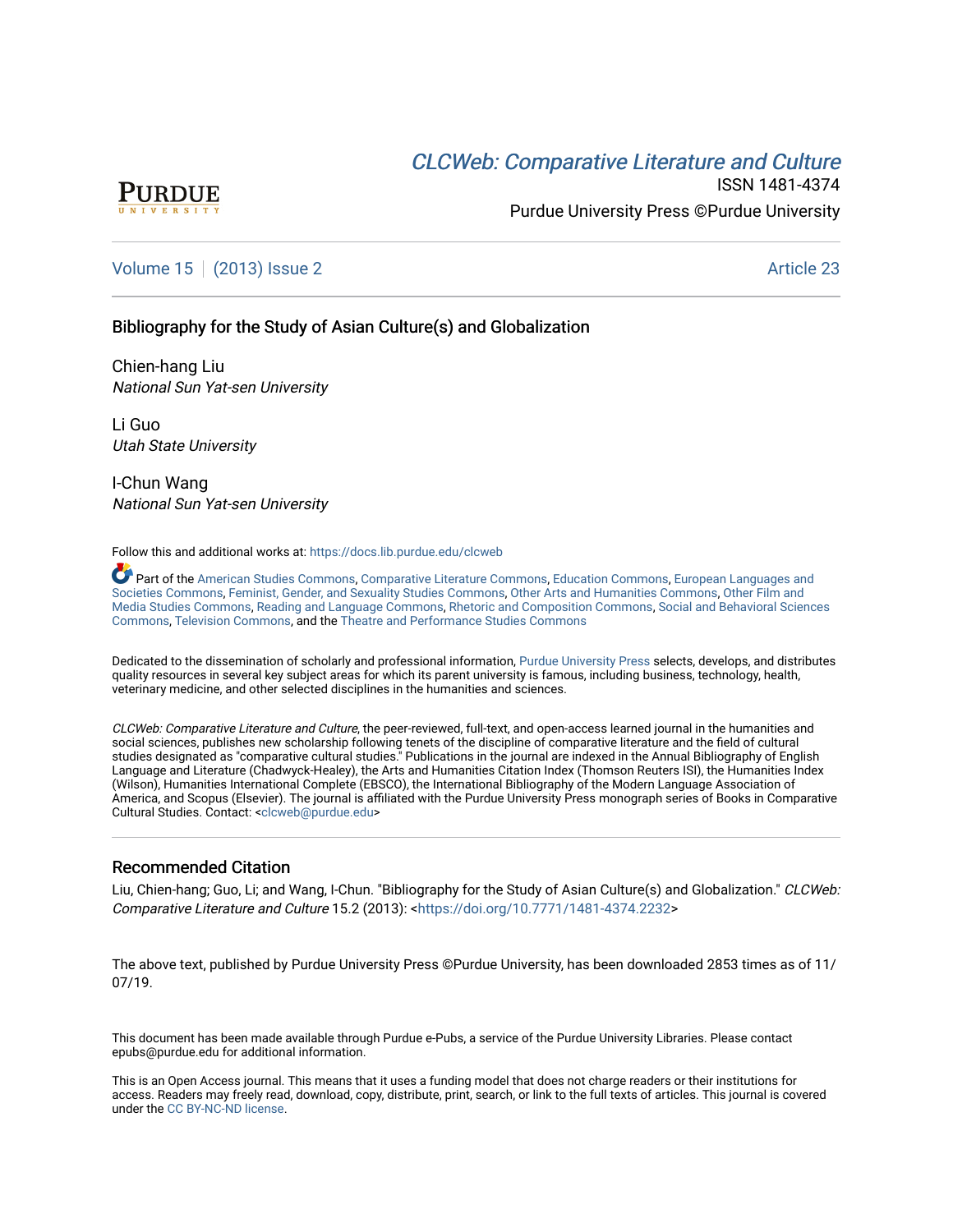## **PURDUE** UNIVERSITY PRESS <http://www.thepress.purdue.edu>



ISSN 1481-4374 <http://docs.lib.purdue.edu/clcweb> Purdue University Press ©Purdue University

CLCWeb: Comparative Literature and Culture, the peer-reviewed, full-text, and open-access learned journal in the humanities and social sciences, publishes new scholarship following tenets of the discipline of comparative literature and the field of cultural studies designated as "comparative cultural studies." In addition to the publication of articles, the journal publishes review articles of scholarly books and publishes research material in its Library Series. Publications in the journal are indexed in the Annual Bibliography of English Language and Literature (Chadwyck-Healey), the Arts and Humanities Citation Index (Thomson Reuters ISI), the Humanities Index (Wilson), Humanities International Complete (EBSCO), the International Bibliography of the Modern Language Association of America, and Scopus (Elsevier). The journal is affiliated with the Purdue University Press monograph series of Books in Comparative Cultural Studies. Contact: <clcweb@purdue.edu>

# Volume 15 Issue 2 (June 2013) Article 23 Chien-hang Liu, Li Guo, I-Chun Wang "Bibliography for the Study of Asian Culture(s) and Globalization"

<http://docs.lib.purdue.edu/clcweb/vol15/iss2/23>

Contents of CLCWeb: Comparative Literature and Culture 15.2 (2013) Thematic Issue Asian Culture(s) and Globalization Ed. I-Chun Wang and Li Guo <http://docs.lib.purdue.edu/clcweb/vol15/iss2/>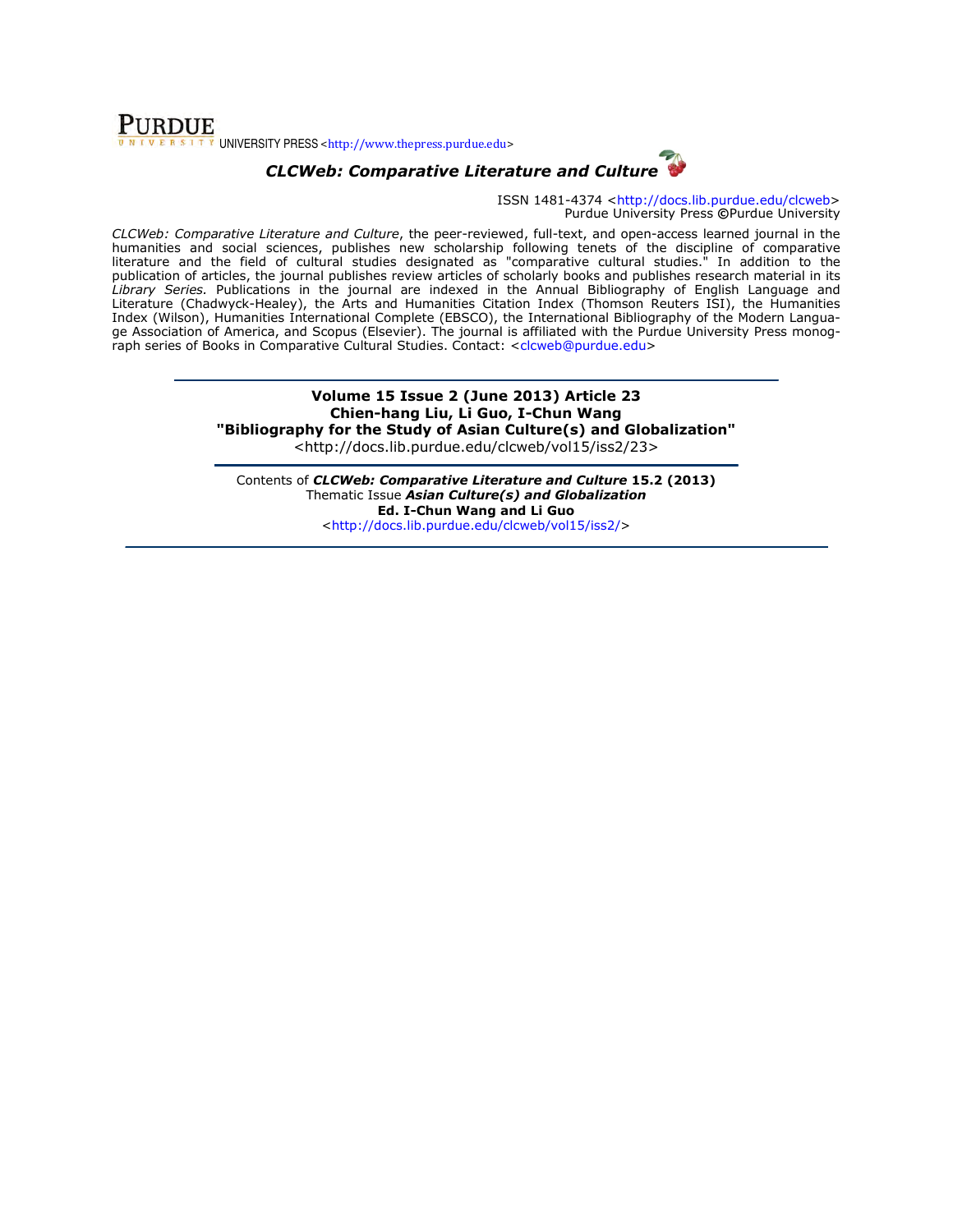#### Chien-hang LIU, Li GUO, I-Chun WANG

#### Bibliography for the Study of Asian Culture(s) and Globalization

The Bibliography contains studies in terminology and theoretical approaches, society, education, literature, language, art, music, urban studies, ecocriticism and environment, cinema, religion, gender, food culture, popular culture, media, etc., published in several languages.

Alden, Dana L., Jan-Benedict E.M. Steenkamp, and Rajeev Batra. "Brand Positioning Through Advertising in Asia, North America, and Europe: The Role of Global Consumer Culture." Journal of Marketing 63.1 (1999): 78-87.

Aldridge, A. Owen. Reemergence of World Literature: A Study of Asia and the West. London: Associated UP, 1986. Alford, C. Fred C. 프레드앨퍼드지음, and Kyǒng-t'ae Nam 남경태옮김. 남경태, eds. *한국인의심리에관한보고서* (Korean Values in the Age of Globalization). Sŏul-si: Gŭrinbi, 2000.

Allen, Matthew, and Rumi Sakamoto, eds. Popular Culture, Globalization and Japan. London: Routledge, 2006. Alleton, Viviane. "The Migration of Grammars through Languages: The Chinese Case." Mapping Meanings: The Field of New Learning in Late Qing China. Ed. Michael Lackner and Natascha Vittinghoff. Leiden: Brill, 2004. 211-38.

Amino, Yoshihiko. Rethinking Japanese History. Trans. Alan Christy. Ann Arbor: U of Michigan P, 2012.

Anagnost, Ann, Andrea Arai, and Hai Ren, eds. Global Futures in East Asia: Youth, Nation, and the New Economy in Uncertain Times. Stanford: Stanford UP, 2013.

Anderson, William M., and Patricia Shehan Campbell, eds. Multicultural Perspectives in Music Education. Lanham: Rowman & Littlefield, 2010.

Andrews, Julia F., and Kuiyi Shen, eds. "The New Chinese Woman and Lifestyle Magazines in the Late 1990s." Popular China: Unofficial Culture in a Globalizing Society. Perry Link, Richard P. Madsen, and Paul G. Pickowicz, eds. Lanham: Rowman and Littlefield, 2002. 137-62.

Appadurai, Arjun. Modernity at Large: Cultural Dimensions of Globalization. Minnesota: U of Minnesota P, 1996. Arnove, Robert F., and Carlos Alberto Torres, eds. Comparative Education: The Dialectic of the Global and the

Local. Lanham: Rowman & Littlefield, 2003.

Asheervadam, I.P., Adhi Daram, and Alle Hoekema. Churches Engage Asian Traditions. Auckland: Good Books, 2012.

Ashton, David, and Francis Green, ed. Education, Training and the Global Economy. Northampton: Edward Elgar, 1996.

Athukorala, Prema-chandra, and Nobuaki Yamashita. "Production Fragmentation and Trade Integration: East Asia in a Global Context." The North American Journal of Economics and Finance 17.3 (2006): 133-56.

Baca, George. "Critical Thinking and the Tide of Scholarly Bandwagons-Liberal Arts Education in the 'Age of Globalization'." Liberal Education and Research 5.2 (2011): 181-203.

Bair, Jennifer. "Global Capitalism and Commodity Chains: Looking Back, Going Forward." Competition & Change 9.2 (2005): 153-80.

Balme, Stéphanie, and Mark Sidel, eds. Vietnam's New Order: International Perspectives on the State and Reform in Vietnam. New York: Macmillan, 2006.

Banks, James A. "Diversity, Group Identity, and Citizenship Education in a Global Age." Educational Researcher 37.3 (2008): 129-39.

Bao, Weihong. "From Pearl White to White Rose Woo: The Vernacular Translation of the Serial Queen in Chinese Silent Films, 1927-1931." Camera Obsura 20.3 (2005): 193-231.

Bao, Weihong. "In Search of a 'Cinematic Esperanto': Exhibiting Wartime Chongqing Cinema in Global Context." Journal of Chinese Cinemas 3.2 (2009): 135-47.

Barkawi, Tarak. "Globalization, Culture, and War: One the Popular Mediation of 'Small Wars'." Cultural Critique 58 (2004): 115-47.

Barlow, Tani E. "Globalization, China, and International Feminism." Signs 26.4 (2001): 1286-91.

Bennell, Paul. "Rates of Return to Education in Asia: A Review of the Evidence." Education Economics 6.2 (1998): 107-20.

Berger, Mark T. The Battle for Asia: From Decolonization to Globalization. London: Routledge, 2004.

Berndt, Jaqueline, and Bettina Kümmerling-Meibauer, eds. Manga's Cultural Crossroads. London: Routledge, 2013.

Berry, Chris, Feii Lu, eds. Island on the Edge: Taiwan New Cinema and After. Hong Kong: Hong Kong UP, 2005. Berry, Chris. Fran Martin, and Audrey Yue, eds. Mobile Cultures: New Media in Queer Asia. Durham: Duke UP, 2003.

Berry, Michael. A History of Pain: Trauma in Modern Chinese Literature and Film. New York: Columbia UP, 2011.

Bharucha, Rustom. The Politics of Cultural Practice: Thinking through Theatre in an Age of Globalization. Hanover: UP of New England, 2000.

Birdsall, Nancy, David Ross, and Richard Sabot. "Inequality and Growth Reconsidered: Lessons from East Asia." World Bank Econ Rev 9.3 (1995): 477-508.

Bishop, Beverley. Globalisation and Women in the Japanese Workforce. London: Routledge, 2005.

Boulding, Elise. Building a Global Civic Culture: Education for an Interdependent World. New York: Syracuse UP, 1990.

Braester, Yomi. *Cinema at the City's Edge: Film and Urban Networks in East Asia*. Hong Kong: Hong Kong UP, 2010.

Brennan, Nate. "A Penny-dreadful House for Chinese Talkies: Notes Toward a History of Chinese-language Film Exhibition in Interwar New York." Journal of Chinese Cinemas 3.2 (2009): 123-33.

Brosius, Christiane, and Roland Wenzlhuemer. Transcultural Turbulences: Towards a Multi-Sited Reading of Image Flows. Berlin: Springer, 2011.

Brown, Judith M. Global South Asians: Introducing the Modern Diaspora. Cambridge: Cambridge UP, 2006.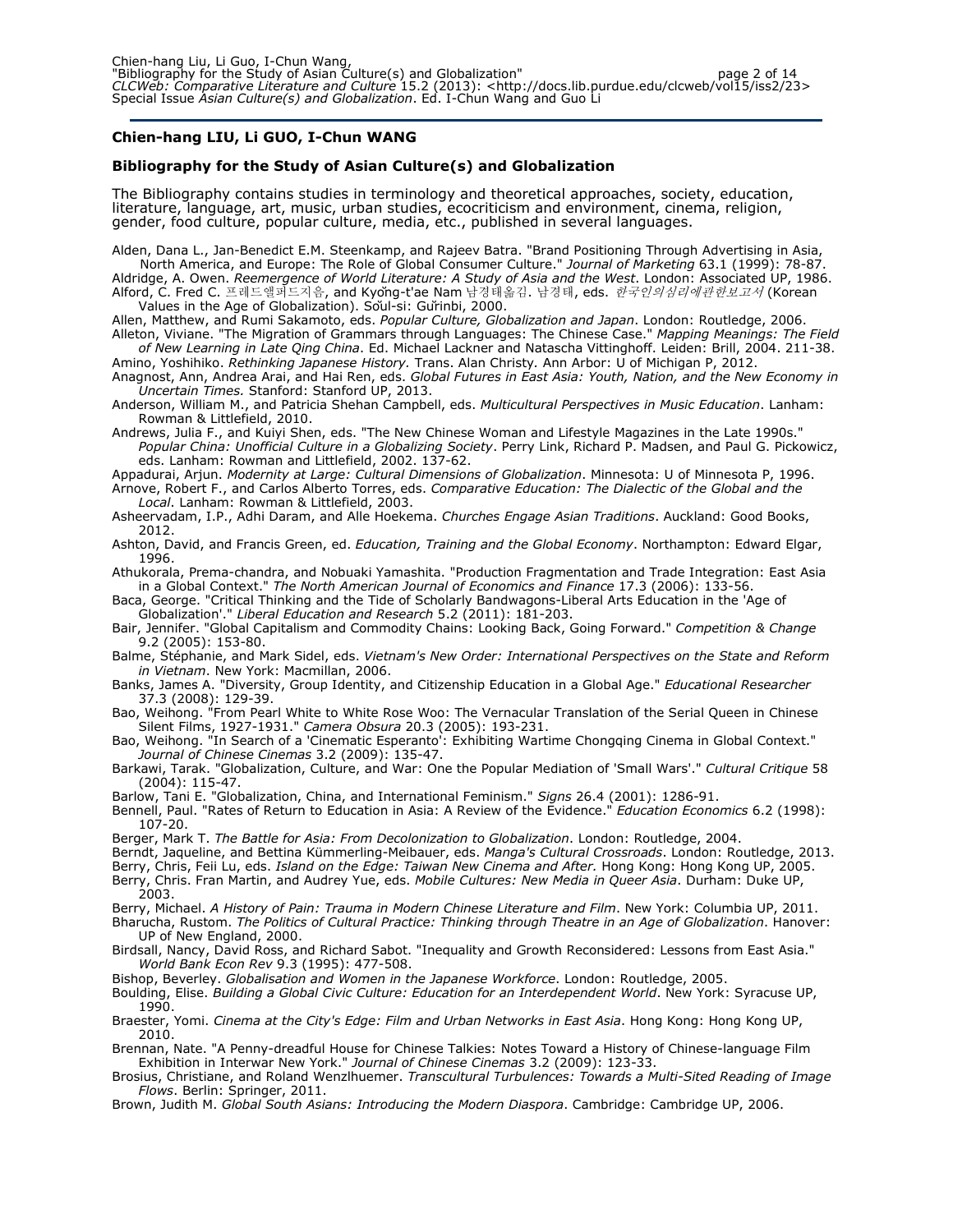Button, Peter. Configurations of the Real in Chinese Literary and Aesthetic Modernity. Leiden: Brill, 2009. Buzan, Barry, and Gerald Segalc. "Rethinking East Asian Security." Survival: Global Politics and Strategy 36.2 (1994): 3-21.

Cambers, Colin. Black and Asian Theatre in Britain: A History. London: Routledge, 2011.

Cambon, Marie. "The Dream Palaces of Shanghai: American Films in China's Largest Metropolis Prior to 1949." Asian Cinema 7.2 (1995): 34-45.

Cameron, David, and Janice Gross Stein. "Globalization, Culture and Society: The State as Place Amidst Shifting Spaces." Canadian Public Policy 26 (2000): 15-34.

Campbell, Jack, Nicholas Baikaloff, and Colin Power, ed. Towards a Global Community: Educating for Tomorrow's World. Berlin: Springer, 2006.

Campbell, Jonathan. Red Rock: The Long, Strange March of Chinese Rock and Roll. Hong Kong: Earnshaw Books, 2011.

Cartier, Carolyn. "State Formation and Comparative Area Studies: Between Globalization and Territorialization." Journal of Asian Studies 70.04 (2011): 965-70.

Causey, Andrew. Hard Bargaining in Sumatra: Western Travelers and Toba Bataks in the Marketplace of Souvenirs. Honolulu: U of Hawaii P, 2003.

Ceccarini, Rossella. Pizza and Pizza Chefs in Japan: A Case of Culinary Globalization. Leiden: Brill, 2011.

Chan, Jessica Ka Yee. "Translating 'Montage': The Discreet Attractions of Soviet Montage for Chinese Revolutionary Cinema." Journal of Chinese Cinemas 5.3 (2011): 197-218.

Chan, Kwok B., ed. East-West Identities: Globalization, Localization, and Hybridization. Leiden: Brill, 2007. Chan, Leo Tak-hung. "What's Modern in Chinese Translation Theory? Lu Xun and the Debates on Literalism and

Foreignization in the May Fourth Period." TTR: Traduction, Terminologie et Redaction 14. 2 (2001): 195-223. Chang, Hsiao-hung. "The Unbearable Lightness of Globalization: On the Transnational Flight of Wuxia Films."

Cinema Taiwan: Politics, Popularity and State of the Arts. Darrell William Davis and Ru-Shou Robert Chen. London: Routledge, 2007. 95-107.

Chang, Su-hyŏn, Su-hyeo-noe Chang 장수현외, and Soo H. Chang 장수현, eds.

중국의한류어떻게이해할것인가:현실과전망 (Understanding the "Korean Wave" in China: Reality and Prospects). Sŏul-si: Hakkobang, 2006.

Chang, T.C. "Urban Heritage Tourism: The Global-Local Nexus." Annals of Tourism Research 23.2 (1996): 284-305. Chang, Yunshik. Korea Confronts Globalization. London: Routledge, 2009.

Chatterjea, Ananya. "On the Value of Mistranslations and Contaminations: The Category of "Contemporary Choreography in Asian Dance." Dance Research Journal 45.1 (2013): 4-21.

Chaudhuri, K.N. The Trading World of Asia and the English East India Company, 1660-1760. Cambridge: Cambridge UP, 1978.

Chen, Jianhua. "Local and Global in Narrative Contestation: Liberalism and the New Left in Late 1990s China." Journal of Asian Pacific Communication 9.1-2 (1998): 113-29.

Chen, Tina Mai, ed. Globalization and Popular Culture: Production, Consumption, Identity, special issue of Cultural Critique 58 (2004).

Chen, Tina Mai. "International Film Circuits and Global Imaginaries in the People's Republic of China, 1949–57." Journal of Chinese Cinemas 3.2 (2009): 149-61.

Chen, Tina Mai. "Thinking Through Embeddedness: Globalization, Culture, and the Popular." Cultural Critique 58 (2004): 1-29.

Chen, Xiangming, and Ahmed Kanna, eds. Rethinking Global Urbanism: Comparative Insights from Secondary Cities. New York: Routledge, 2012.

Chen, Xiaomei. "Remembering War and Revolution on the Maoist Stage." Cold War Literature: Writing the Global Conflict. Ed. Andrew Hammond. London: Routledge, 2006. 131-45.

Chen, Yun-shiuan Viola. Modernization or Cultural Imperialism: A Critical Reading of Taiwan's National Scholarship Program for Overseas Study. Bern: Peter Lang, 2013.

Cheng, Chin-Chuan, I-Chun Wang, and Steven Tötösy de Zepetnek, eds. Cultural Discourse in Taiwan. Kaohsiung: National Sun Yat-sen UP, 2009.

Cheng, Lucie, and Edna Bonacich, eds. Labor Immigration under Capitalism: Asian Workers in the United States before World War II. Berkeley: U of California P, 1984.

Cheung, King-Kok. An Interethnic Companion to Asian American Literature. Cambridge: Cambridge UP, 1997.

Chin, Christine B.N. Cosmopolitan Sex Workers: Women and Migration in a Global City. Oxford: Oxford UP, 2013.

Chiu, Kuei-fen. "Empire of the Chinese Sign: The Question of Chinese Diasporic Imagination in Transnational Literary Production." Journal of Asian Studies 67.2 (2008): 593-620.

Chiu, Kuei-fen. "The Production of Indigeneity: Contemporary Indigenous Literature in Taiwan and Trans-cultural Inheritance." The China Quarterly 200(2009): 1071-87.

Chŏn, Hye-gyŏng 전혜경, Pak Hong-ju 박홍주, Kim Haeng-ran 김행란, Yu Seon-mi 유선미, Kim Yang-suk 김양숙, eds. 굿모닝! 한식입니다: 세계의아침을깨우는우리음식 (Good Morning! Wake Up the Morning of the World: An Expression of Our Food). Sŏul-si: Modŏn P'ŭllŏsŭ, 2011.

Chow, Rey. Woman and Chinese Modernity: The Politics of Reading Between West and East. Minneapolis: U of Minnesota P, 1991.

Chow, Rey. Writing Diaspora: Tactics of Intervention in Contemporary Cultural Studies. Bloomington: Indiana UP, 1993.

Chuhan, Punam, Stijn Claessens, and Nlandu Mamingi. "Equity and Bond Flows to Latin America and Asia: The Role of Global and Country Factors." Journal of Development Economics 55.2 (1998): 439-63.

Chung, Hilary. "Kristevan (Mis)understandings: Writing in the Feminine." Reading East Asian Writing: The Limits of Literary Theory. Ed. Michel Hockx and Ivo Smits. London: Routledge, 2003. 72-91.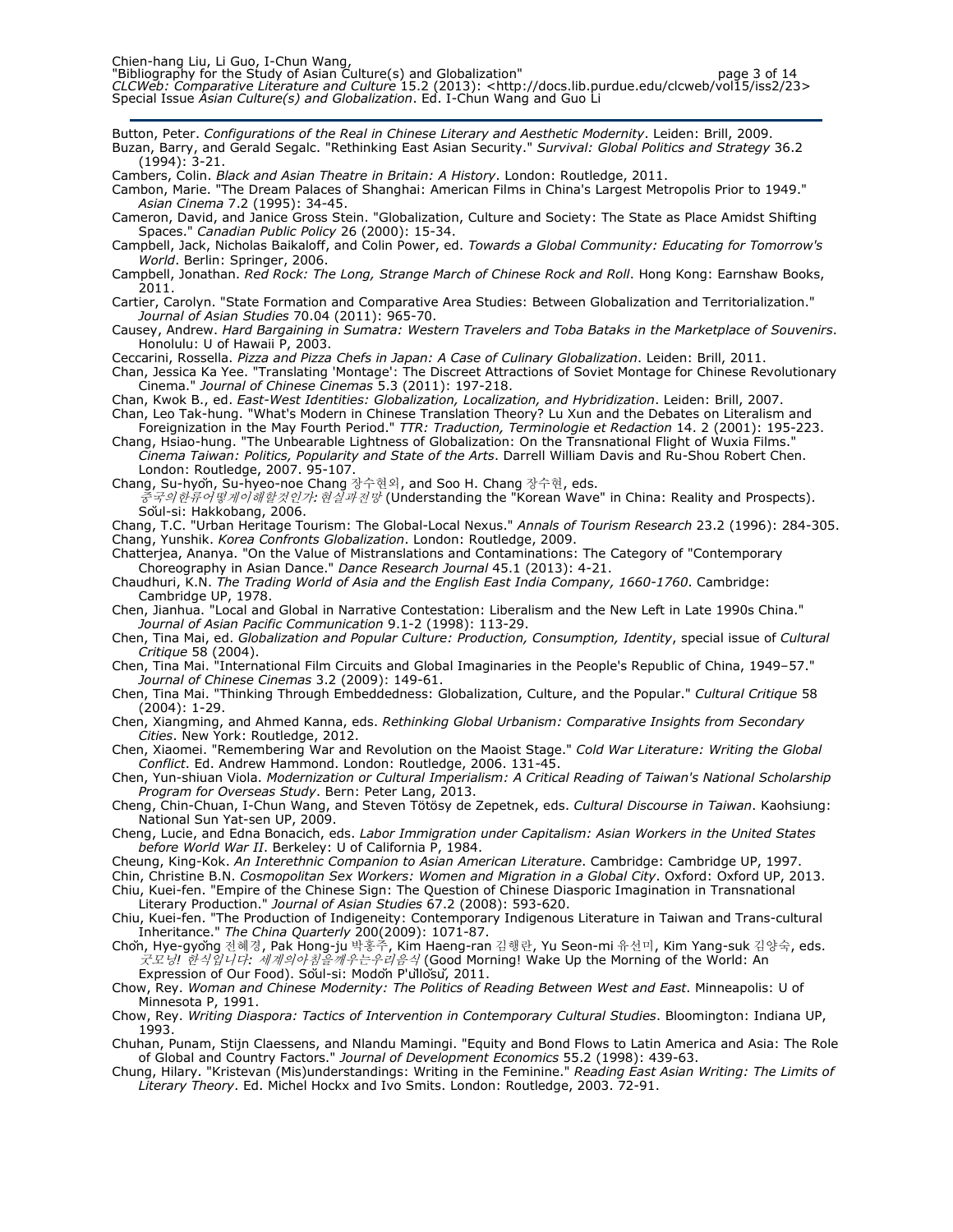"Bibliography for the Study of Asian Culture(s) and Globalization" https://www.charabio.com/2014/05/14 CLCWeb: Comparative Literature and Culture 15.2 (2013): <http://docs.lib.purdue.edu/clcweb/vol15/iss2/23> Special Issue *Asian Culture(s) and Globalization*. Ed. I-Chun Wang and Guo Li

Clark, Ann Marie, Elisabeth J. Friedman, and Kathryn Hochstetler. "The Sovereign Limits of Global Civil Society: A Comparison of NGO Participation in UN World Conferences on the Environment, Human Rights, and Women." World Politics 51.1 (1998): 1-35.

Claudio, Lisandro E. "Postcolonial Fissures and the Contingent Nation: An Antinationalist Critique of Philippine Historiography." Philippine Studies: Historical and Ethnographic Viewpoints 61.1 (2013): 45-75.

Clayton, Martin, Trevor Herbert, and Richard Middleton, eds. The Cultural Study of Music: A Critical Introduction. London: Routledge, 2003.

Cohen, Mathew Isaac. Performing Otherness: Java and Bali on International Stages, 1905-1952. London: Macmillan, 2010.

Cohen, Robin, and Shirin M. Rai, eds. Global Social Moments. London: Continuum, 2000.

Collins, Alan. Security and Southeast Asia: Domestic, Regional, and Global Issues. Boulder: Lynne Rienner, 2003. Compton, Robert W. East Asian Democratization: Impact of Globalization, Culture, and Economy. Westport: Praeger Publishers, 2000.

Condry, Ian. Hip-Hop Japan: Rap and the Paths of Cultural Globalization. Durham: Duke UP, 2006.

Connell, John, and Chris Gibson. "World Music: Deterritorializing Place and Identity." Progress in Human Geography 28.3 (2004): 342-61.

Cooper-Chen, Anne. Cartoon Cultures: The Globalization of Japanese Popular Media. Bern: Peter Lang, 2011. Craig, Timothy J., and Richard King, eds. Global Goes Local: Popular Culture in Asia. Vancouver: U of British Columbia P, 2002.

Crouch, Christopher. Contemporary Chinese Visual Culture: Tradition, Modernity, and Globalization. New York: Amherst P, 2010.

Cruz-Malave, Arnaldo, and Martin Manalansan, eds. Queer Globalizations: Citizenship and the Afterlife of Colonialism. New York: New York UP, 2002.

Cummings, William K., and Philip G. Altbach, eds. The Challenge of Eastern Asian Education: Implications for America. New York: State U of New York P, 1997.

Curtin, Michael. "Chinese Media Capital in Global Context." A Companion to Chinese Cinema. Ed. Yingjin Zhang. Hoboken: Wiley-Blackwell, 2012. 179-96.

Curtin, Michael. Playing to the World's Biggest Audience: The Globalization of Chinese Film and TV. Berkeley: U of California P, 2007.

Dallmayr, Fred. "'Asian Values' and Global Human Rights." *Philosophy East and West* 52.2 (2002): 173-89.

Damm, Jens. Ku'er vs. tongzhi - Diskurse der Homosexualität. Über das Entstehen sexueller Identitäten im glokalisierten Taiwan und im postkolonialen Hongkong. Bochum: Cathay Skripten, 2000.

Dana, Leo Paul. "The Education and Training of Entrepreneurs in Asia." Education+Training 43.8-9 (2001): 405-16.

Dator, James Allen, Richard Pratt, and Yongseok Seo, eds. Fairness, Globalization, And Public Institutions: East Asia And Beyond. Honolulu: U of Hawaii P, 2006.

Davies, Gloria. "Anticipating Community, Producing Dissent: The Politics of Recent Chinese Intellectual Praxis." The China Review 2. 2 (2002): 1-35.

Davis, Ch. H. "Mainstream and Non-Mainstream Scientific Literature in Four Peripheral Asian Scientific Communities." Sceintometrics 15.3-4 (1959): 215-89.

Davis, Darrell William, and Emily Yueh-yu Yeh. "Re-nationalizing China's Film Industry: Case Study on the China Film Group and Film Marketization." Journal of Chinese Cinemas 2.1 (2008): 37-52.

de Kloet, Jeroen. China with a Cut: Globalisation, Urban Youth and Popular Music. Amsterdam: Amsterdam UP, 2010.

de Mooij, Mareke. Global Marketing and Advertising: Understanding Cultural Paradoxes. London: Sage, 2010. Deem, Rosemary, Ka Ho Mok, and Lisa Lucas. "Transforming Higher Education in Whose Image? Exploring the

Concept of the 'World Class' University in Europe and Asia." Higher Education Policy 21 (2008): 83-97. DeSousa, Valerian, Jennifer E. Henton, and Geetha Ramanathan, eds. New Modernities and the "Third World."

Thematic Issue CLCWeb: Comparative Literature and Culture Issue 12.2 (2010): <http://docs.lib.purdue.edu/clcweb/vol12/iss2/>.

Dick, H. W., and P.J. Rimmer. "Beyond the Third World City: The New Urban Geography of South-east Asia." *Urban* Studies 35.12 (1998): 2303-21.

Dick, Howard W., and Peter J. Rimmer. "Beyond the Third World City: The New Urban Geography of South-east Asia." Urban Studies 35.12 (1998): 2303-21.

Donner, Jonathan. "Research Approaches to Mobile Use in the Developing World: A Review of the Literature." The Information Society 24.3 (2008): 140-59.

Dooling, Amy. Women's Literary Feminism in Twentieth Century China. New York: MacMillan, 2005.

Douglass, Mike, K.C. Ho, and Giok Ling Ooi. Globalization, the City and Civil Society in Pacific Asia: The Social Production of Civic Spaces. London: Routledge, 2008.

Douglass, Mike. "Mega-urban Regions and World City Formation: Globalisation, the Economic Crisis and Urban Policy Issues in Pacific Asia." Urban Studies 37.12 (2000): 2315-35.

Edmond, Jacob, and Hilary Chung, eds. "Yang Lian, Auckland and the Poetics of Exile." Unreal City: A Chinese Poet in Auckland. Yang Lian. Auckland: Auckland UP, 2006. 1-23.

Elliott, David W.P. Changing Worlds: Vietnam's Transition from Cold War to Globalization. Oxford: Oxford UP, 2012. Erickson, Andrew S., Lyle J. Goldstein, and Carnes Lord. China Goes to Sea: Maritime Transformation in

Comparative Historical Perspective. Annapolis: Naval Academy P, 2009.

Erlich, Linda, and David Desser, eds. Cinematic Landscapes: Observations on the Visual Arts and Cinema of China and Japan. Austin: U of Texas P, 1994.

Erni, John Nguyet, and Siew Keng Chua. Asian Media Studies: Politics of Subjectivities. Oxford: Blackwell, 2004.

Esping-Andersen, Gøsta. Welfare States in Transition: National Adaptations in Global Economies. London: Unrisd, 1996.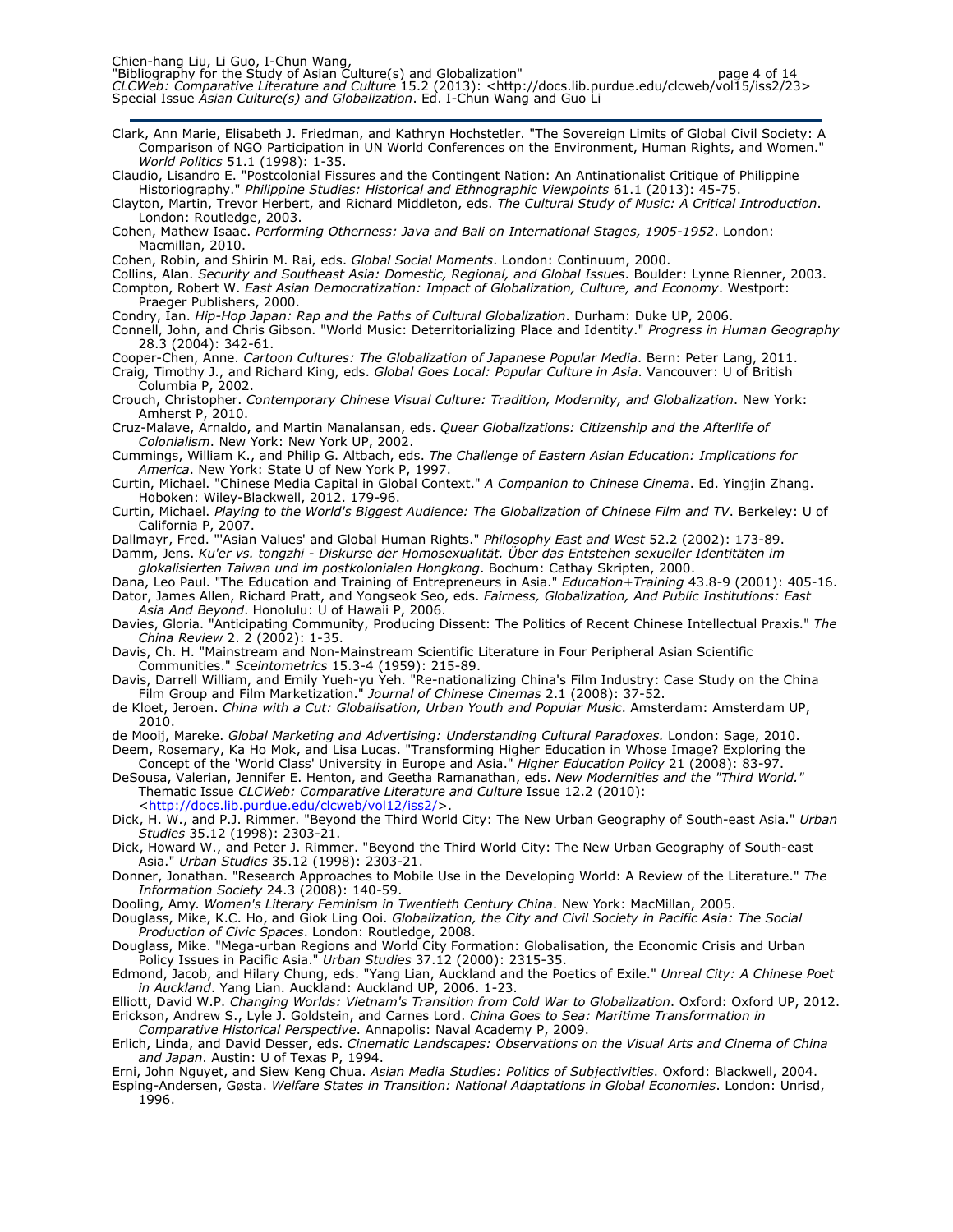Estok, Simon C. East Asian Ecocriticism: Special Column. Ed. Simon C. Estok. Special Issue Foreign Literature Studies 35.1 (2013): 1-34.

Estok, Simon C. Ecocritical Approaches to Food and Literature in East Asia: The Special Cluster. ISLE: Interdisciplinary Studies in Literature and Environment 19.4 (2012): 681-750.

Estok, Simon C., and Won-chung Kim, eds. East-Asian Ecocriticisms: A Critical Reader. New York: Macmillan, 2013. Evans, Peter, ed. State-Society Synergy: Government and Social Capital in Development. Berkeley: U of California P, 1996.

Everett, Yayoi Uno, and Frederick Lau, eds. Locating East Asia in Western Art Music. Lebanon: Wesleyan UP, 2004. Farquhar, Mary, and Yingjin Zhang, eds. Chinese Film Stars. London: Routledge, 2010.

Featherstone, Mike, ed. Global Culture: Nationalism Globalization and Modernity. London: Sage, 1990.

Featherstone, Mike. Undoing Culture: Globalization, Postmodernism and Identity. London: Sage, 1995.

Feng, Jin. The New Woman in Early Twentieth-Century Chinese Fiction. West Lafayette: Purdue UP, 2004. Ferguson, Kathy E., and Monique Mironesco, eds. Gender and Globalization in Asia and the Pacific: Method, Practice, Theory. Honolulu: U of Hawaii P, 2008.

Finlay, Robert. The Pilgrim Art: Cultures of Porcelain in World History. Berkeley: U of California P, 2010.

Fogel, Joshua A., ed. The Role of Japan in Modern Chinese Art. Berkeley: Global, Area, and International Archive, 2013.

Frank, Andre Gunder. ReORIENT: Global Economy in the Asian Age. Berkeley: U of California P, 1998.

Fujiyoshi, Masumi 藤善真澄. *東と西の文化交流* (The Cultural Exchange Between the East and the West). Suita: Kansai Daigaku To zai Gakujutsu Kenkyu jo, 2004.

Fuller, Linda. Tsumani Communication. New York: Hampton, 2010.

Fung, Anthony Y.H., and Albert Moran, eds. New Television, Globalization, and East Asian Cultural Imagination. Hong Kong: Hong Kong UP, 2007.

Fung, Anthony. "'Think Globally, Act Locally': China's Rendezvous with MTV." Global Media and Communication 2.1 (2006): 71-88.

Gallagher, Mary Elizabeth. Contagious Capitalism: Globalization and the Politics of Labor in China. Princeton: Princeton UP, 2007.

Gills, Dong-Sook S, and Nicola Piper. Women and Work in Globalizing Asia. London: Routledge, 2013.

Godfrey, Brian J., and Yu Zhou. "Ranking World Cities: Multinational Corporations and the Global Urban Hierarchy." Urban Geography 20.3 (1999): 268-81.

Gong, Haomin. Uneven Modernity: Literature, Film, and Intellectual Discourse in Postsocialist China. Honolulu: U of Hawaii P, 2011.

Goodman, Roger. Global Japan: The Experience of Japan's New Immigrant and Overseas Communities. New York: Routledge, 2009.

Gopakumar, Govind. Transforming Urban Water Supplies in India: The Role of Reform and Partnerships in Globalization. London: Routledge, 2012.

Green, Andy. "Education and Globalization in Europe and East Asia: Convergent and Divergent Trends." Journal of Education Policy 14.1 (1999): 55-71.

Groppe, Alison. "The Dis/Reappearance of Yu Dafu in Ng Kim Chew's Fiction." Modern Chinese Literature and Culture 22.2 (2010): 161-95.

Gu, Zhaolin 顧朝林. 經濟全球化與中國城市發展: 跨世紀中國城市發展戰略硏究 (Economic Globalization and China' s Urban Development: A Study on China's Urban Development Strategy in New Century). Beijing: Commerce P, 2002.

Han'guk, Chǒngch'i Hakhoe 한국정치학회, and Yǒn'gu Wiwǒnhoe 연구위원회 eds. *세계화시대의한국정치: 쟁점과과제* (Korean Politics in the Era of Globalization: Issues and Tasks). Sŏul: Han'guk Chŏngch'i Hakhoe, 1994.

Hannerz, Ulf. Transnational Connections: Culture, People, Places. London: Routledge, 1996.

Hasegawa, Kōichi, and Naoki Yoshihara, eds. Globalization, Minorities and Civil Society: Perspectives from Asian and Western Cities. Melbourne: Trans Pacific P, 2008.

Hayot, Eric. "Commentary: On the 'Sainifeng' as a Global Literary Practice." Global Chinese Literature: Critical Essays. Ed. Jing Tsu and David Der-wei Wang. Leiden: Brill, 2010. 219-28.

Hemsley-Brown, Jane, and Izhar Oplatka. "Universities in a Competitive Global Marketplace: A Systematic Review of the Literature on Higher Education Marketing." International Journal of Public Sector Management 19.4 (2006): 316-38.

Herman, Edward S., and Robert W. McChesney. Global Media: The New Missionaries of Global Capitalism. London: Continuum, 2004.

Hershock, Peter D., Mark Mason, and John N. Hawkins, eds. Changing Education: Leadership, Innovation and Development in a Globalizing Asia Pacific. Berlin: Springer, 2007.

Hirabayashi, Lane Ryo., Akemi Kikumura-Yano, and James A. Hirabayashi, eds. New Worlds, New Lives: Globalization and People of Japanese Descent in the Americas and from Latin America in Japan. Stanford: Stanford UP. 2002.

Ho, Wai-Chung. "Between Globalization and Localisation: A Study of Hong Kong Popular Music." *Popular Music* 22.2 (2003): 143-57.

Holden, Philip. "Reading Between the Lines: Singapore Novels in a Global Frame." The Global Literary Field. Anna Guttman, Michel Hockx, and George Paizis, eds. Newcastle: Cambridge Scholars P, 2006. 2-21.

Holliday, Ian. "Productivist Welfare Capitalism: Social Policy in East Asia." Political Studies 48.4 (2000): 706-23.

Hom, Sharon K., ed. Chinese Women Traversing Diaspora: Memoirs, Essays, and Poetry. New York: Garland, 1999. Hong, Guo-Juin. "Framing Time: New Women and the Cinematic Representation of Colonial Modernity in 1930s Shanghai." positions: east asian cultures critique 15.3 (2007): 553-80.

Hsu, Jen-yi. "Re-enchanting the Everyday Banal in the Age of Globalization: Alienation, Desire, and Critique of Capitalist Temporality in Tsai Ming-Liang's The Hole and What Time is It There?" NTU Studies in Language and Literature 17 (2007): 133-58.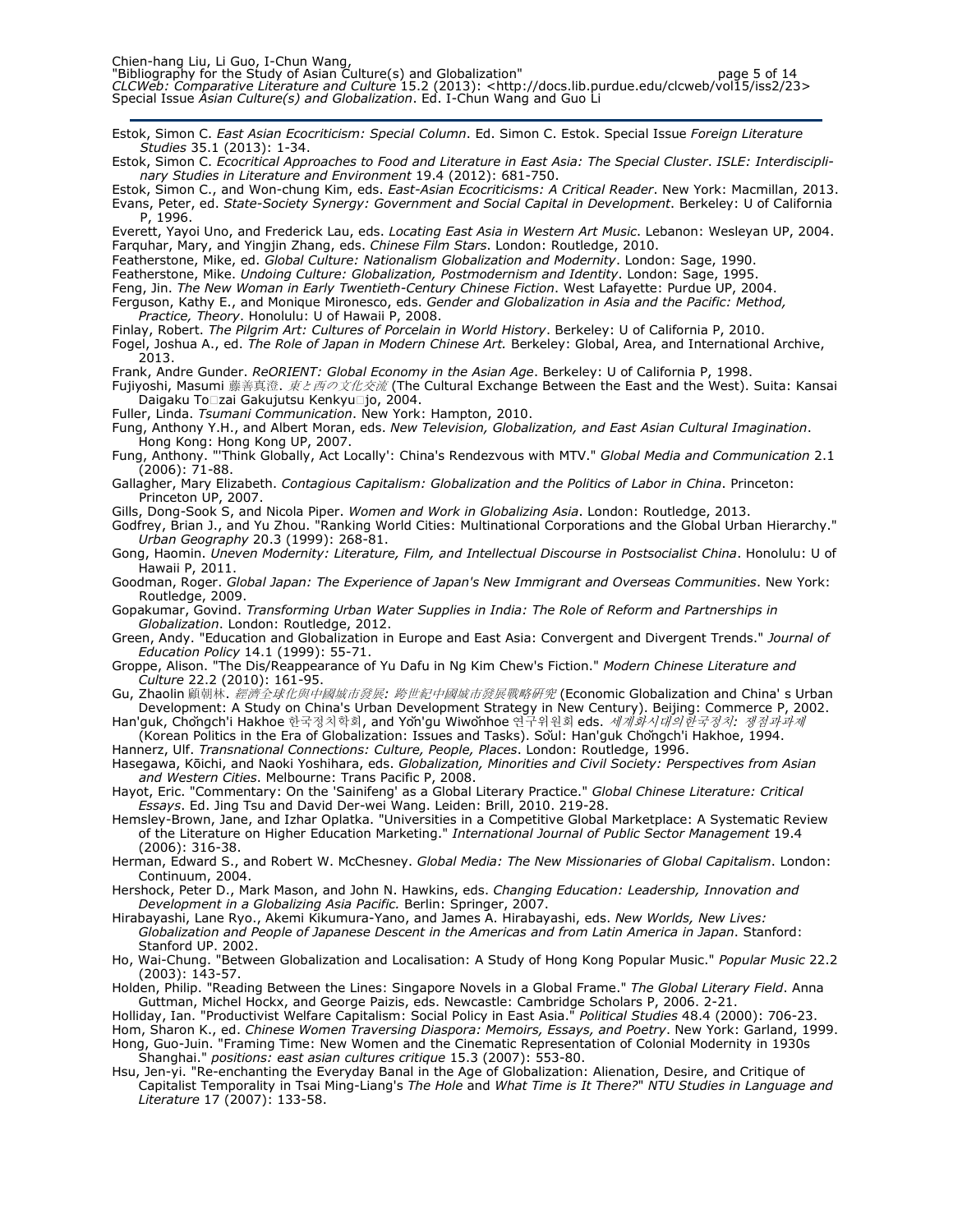Hu, Ying. Tales of Translation: Composing the New Woman in China, 1898-1918. Stanford: Stanford UP, 2000. Huang, Alexander C.Y. Chinese Shakespeares: Two Centuries of Cultural Exchange. New York: Columbia UP, 2009. Huang, Alexander C.Y., and Charles S. Ross, ed. Shakespeare in Hollywood, Asia and Cyberspace. West Lafayette: Purdue UP, 2009.

Huang, Ellen. China's China: Jingdezhen Porcelain and the Production of Art in the Nineteenth Century. PhD Diss. San Diego: U of California San Diego, 2008.

Huang, Futao. "Internationalization of Higher Education in the Developing and Emerging Countries: A Focus on Transnational Higher Education in Asia." Journal of Studies in International Education 11.3-4 (2007): 421-32.

Huang, Ren 黃仁.  $\vec{H} \times \vec{B}$  *在臺灣* (Japanese Film in Taiwan). Taipei: Xiuwen zixun, 2008.

Huang, S.P. Teo, and BSA Yeoh. "Diasporic Subjects and Identity Negotiations." Women's Studies International Forum 23.4 (2000): 391-98.

Hung, Ho-fung, ed. China and the Transformation of Global Capitalism. Baltimore: The Johns Hopkins UP, 2009. Hyder, Rehan. Brimful of Asia: Negotiation Ethnicity on the UK Music Scene. Burlington: Ashgate, 2004.

Igarashi, Yasumasa. "Strategies for Global Migration Among Pakistani Workers in Japan." Asian Pacific Migration Journal 9.3 (2000): 375-85.

Inglehart, Ronald. "Globalization and Postmodern Values." The Washington Quarterly 23.1 (2010): 215-28. Inoue, Nobutaka 井上順孝. "グローバル化から見た近代日本宗教" ("Modern Japanese Religion Seen in the Process of Globalization"). University of Tokyo Annual Journal of Religious Studies 3.20 (1990): 1-18.

Issenberg, Sasha. The Sushi Economy: Globalization and the Making of a Modern Delicacy. New York: Penguin books, 2007.

Iwabuchi, Koichi. "Lost in TransNation: Tokyo and the Urban Imaginary in the Era of Globalization." Inter-Asia Cultural Studies 9.4 (2008): 543-56.

Iwabuchi, Koichi. Recentering Globalization: Popular Culture and Japanese Transnationalism. Durham: Duke UP, 2002.

Iwamoto, Mutsuo 岩本睦夫. "Strategy of Research and Development for Globalization Within the Japanese Food Industry." Foods & Food Ingredients Journal of Japan 213.8 (2008): 695-98.

Jessop, Bob, and Ngai-Ling Sum. "An Entrepreneurial City in Action: Hong Kong's Emerging strategies in and for (Inter) Urban Competition." Urban Studies 37.12 (2000): 2287-313.

Jin, Dal Yong. "Cultural Politics in Korea's Contemporary Films under Neoliberal Globalization." Media Culture Society 28.1 (2006): 5-23.

Johnson, Matthew D. "The Science Education Film: Cinematizing Technocracy and Internationalizing Development." Journal of Chinese Cinemas 5.1 (2011): 31-54.

Joo, Jeongsuk. Beyond Binaries: Globalization, the Korean Film Industry, and Hollywood Hegemony. PhD Diss. Buffalo: State U of New York at Buffalo, 2007.

Judge, Joan. The Precious Raft of History The Past, the West, and the Woman Question in China. Stanford: Stanford UP, 2008.

Kagawa-Fox, Midori. The Ethics of Japan's Global Environmental Policy: The Conflict between Principles and Practice. New York: Routledge, 2012.

Kakazu, Katsumi 嘉数勝美. グローバリゼーションと日本語教育政策: アイデンティティとユニバーサリティの相克から公共性 への収斂 (Globalization and Japanese-language Policy: From Conflict over Identity and Universality to Public Convergence). To kyo: Koko Shuppan, 2011.

Kao, Hsin-sheng C. Nativism Overseas: Contemporary Chinese Women Writers. Albany: State U of New York P, 1993.

Karl, Rebecca E. "'Slavery,' Citizenship, and Gender in Late Qing China's Global Contexts." Rethinking the 1898 Reform Period: Political and Cultural Change in Late Qing China. Ed. Rebecca E. Karl and Peter Zarrow. Cambridge: Harvard University Asia Center, 2002. 212-44.

Kato, M. T. From Kung Fu to Hip Hop: Globalization, Revolution and Popular Culture. Albany: State U of New York P, 2007.

Kawaguchi, K. "Globalization of Japanese Universities." The Journal of the Institute of Electrical Engineers of Japan 128.10 (2008): 661-67.

Kelkar, Govind, Pierre Walter, and Dev Nathan eds. Globalization and Indigenous Peoples in Asia: Changing the Local-Global Interface. New York: Sage, 2004.

Khan, Azizur Rahman, and Carl Riskin, eds. Inequality and Poverty in China in the Age of Globalization. Oxford: Oxford UP, 2001.

Khoo, Olivia. *The Chinese Exotic: Modern Diasporic Femininity*. Hong Kong: Hong Kong UP, 2008.

Kihira, Eisaku 紀平英作. *グローバル化時代の人文学上連鎖する地域と文化:対話と寛容の知を求めて* (The Humanities in the Age of Globalization: In Search for Intellectual Frameworks of Dialogue and Tolerance). Kyo to: Kyo todaigakugakujutsushuppankai, 2007.

Kim, Eleana J. Adopted Territory: Transnational Korean Adoptees and the Politics of Belonging. Durham: Duke UP, 2010.

Kim, Hyo-jung 김효중. 한국문학의세계화전략 (The Design for the Globalization of Korean Literature). Sŏul-si: P'urŭn Sasangsa, 2008.

Kim, Kwang-nim 김광림. 세계화시대열린시학 (Poetics of Openness in the Age of Globalization). Sŏul-si: P'urŭn Sasang, 2008.

Kim, Samuel S., ed. Korea's Globalization. Cambridge: Cambridge UP, 2000.

Kim, T'ae-wǒn 김태원. *한국現代文化의向方: 1985 년이후* (Direction of Contemporary Korean Culture: From 1985 to Present). Sŏul-si: Hyŏndae Mihaksa, 2000.

Kimura, Junko, and Russell W. Belk. "Christmas in Japan: Globalization versus Localization." Consumption Markets & Culture 8.3 (2005): 325-38.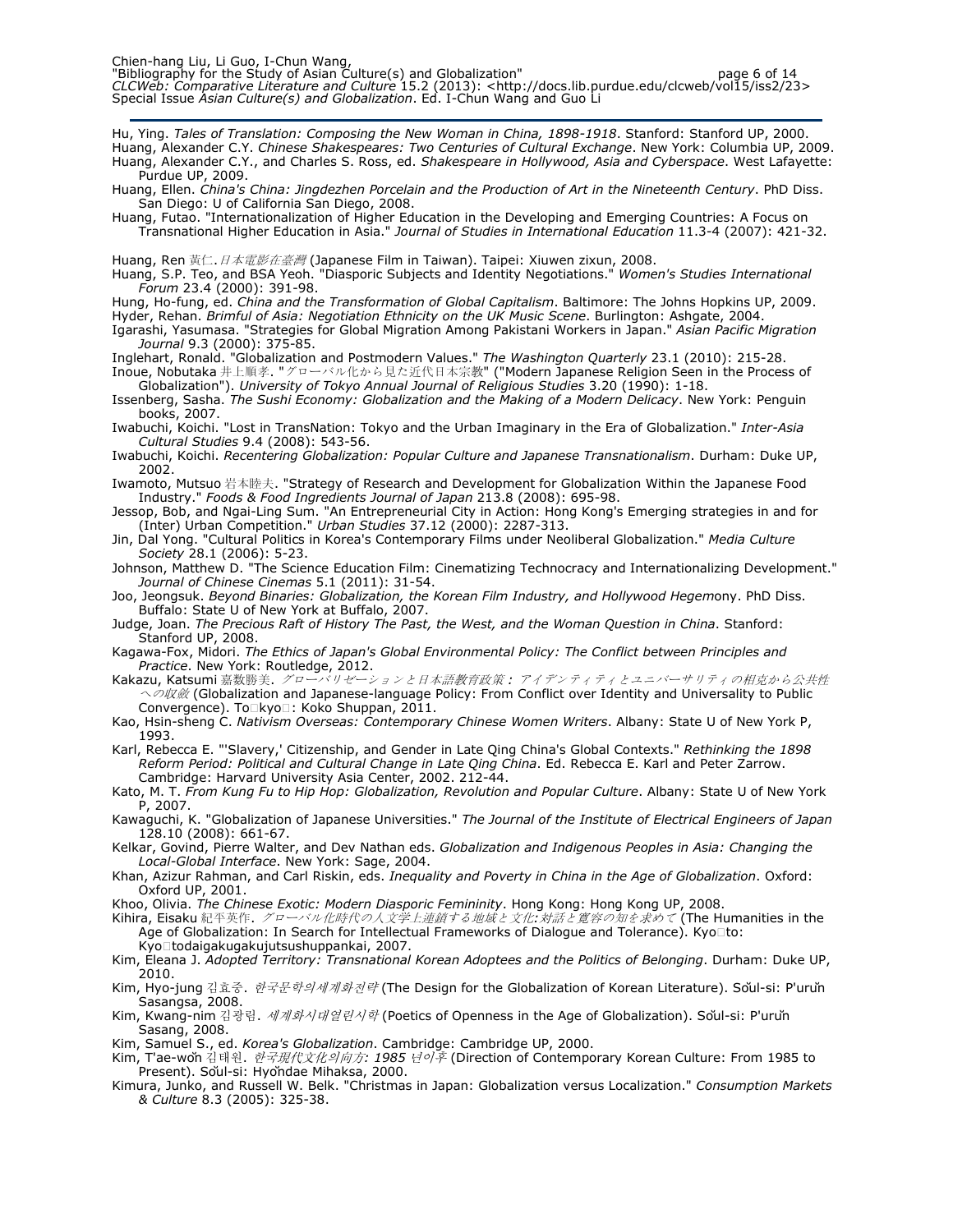King, Anthony D., ed. Culture, Globalization, and the World-System: Contemporary Conditions for the Representation of Identity. Minneapolis: U of Minnesota P, 1997.

Kinnvall, Catarina, and Kristina Jönsson, eds. Globalization and Democratization in Asia: The Construction of Identity. London: Routledge, 2011.

Kirsch, Max. Inclusion and Exclusion in the Global Arena. London: Routledge, 2006.

Kivisto, Peter. Multiculturalism in a Global Society. Malden: Blackwell, 2002.

Knox, Paul L., and Peter J. Taylor, eds. World Cities in a World-System. Cambridge: Cambridge UP, 1995.

Koga, Mayuri 古賀万由里. *異文化を踊る: インド舞踊のグローバリゼーションと日本での受容* (Dancing "Another Culture": Globalization of Indian Dance in Japan). Tōkyō: Mita tetsugakukai, 2012.

Kokusai Nihon Bunka Kenkyu Senta 国際日本文化研究センター. ア ジア太*平洋地域におけるグローバリゼイション、ロー* カリゼイションと日本文化 (Globalization, Localization, and Japanese Studies in the Asia-Pacific Region). Kyo to: Kokusai Nihon Bunka Kenkyu Senta, 2010.

Kong, Lily, and Justin O'Connor, eds. Creative Economies, Creative Cities: Asian-European Perspectives. Berlin: Springer, 2009.

Kong, Lily. "Cultural Icons and Urban Development in Asia: economic Imperative, National Identity, and Global City Status." Political Geography 26.4 (2007): 383-404.

Kong, Lily. "Popular Music in a Transnational World: The Construction of Local Identities in Singapore." Asia Pacific Viewpoint 38.1 (1997): 19-36.

Korean Confederation of Trade Unions. 5th International Seoul Labor Film and Video Festival. Seoul: Labor News Production, 2001.

Korff, Rüdiger. "Global and Local Spheres: The Diversity of Southeast Asian Urbanism." Institute of Southeast Asian Studies 11.2 (1996): 288-313.

Kramer, Stefan. "Transcultural Narrations of the Local: Taiwanese Cinema Between Utopia and Heterotopia." Globalization, Cultural Identities, and Media Representations. Ed. Natascah Gentz, and Stefan Kramer. Albany: State U of New York P, 2006. 45-58.

Krätke, Stefan. "Global Media Cities in a World-Wide Urban Network." European Planning Studies 11.6 (2003): 605-28.

Krishnendu Ray, and Tulasi Srinivas, eds. Curried Cultures: Globalization, Food, and South Asia. Berkeley: U of California P, 2012.

Kumar, Shanti, and Michael Curtin. "'Made in India': In Between Music Television and Patriarchy." Television New Media 3.4 (2002): 345-66.

Kumar, Shanti. Gandhi Meets Primetime: Globalization and Nationalism in Indian Television. Chicago: U of Illinois P, 2006.

Kuoshu, Harry H. Metro Movies: Cinematic Urbanism in Post-Mao China. Carbondale: Southern Illinois UP, 2010.

Kuwayama, Mikio. Open Regionalism in Asia-Pacific and Latin America: A Survey of the Literature. New York: United Nations P, 1999.

Kwok, Pui-lan. Chinese Women and Christianity, 1860-1927. Atlanta: Scholars P, 1992.

Lai, Shuting. "Teaching Chinese Language and Culture in the U.S. under the Internationalized Setting: Reflections on My Teaching Experience." Taiwan Education 663.06(2010): 12-19.

Lam, Adam. Identity, Tradition and Globalism: Post-Cultural Revolution Chinese Feature Films 1977-1996. Düsseldorf: Müller, 2008.

Lan, Pei-Chia. Global Cinderellas: Migrant Domestics and Newly Rich Employers in Taiwan. Durham: Duke UP, 2006.

Langdale, John V. "East Asian Broadcasting Industries: Global, Regional, and National Perspectives." Economic Geography 73.3 (1997): 305-21.

Lau, Jenny Kwok Wah. "Chinese Cinema Revisits the City: Beijing Trilogy and Global Urbanism in the 1990s." Chinese Connections: Critical Perspectives on Film, Identity, and Diaspora. Ed. See-kam Tan, Peter X. Feng, and Gina Marchetti. Philadelphia: Temple UP, 2009. 220-33.

Lau, Jenny Kwok Wah. "Globalization and Youthful Subculture: The Chinese Sixth Generation Films at the Dawn of the New Century." *Multiple Modernities: Cinemas and Popular Media in Transcultural East Asia*. Ed. Jenny Kwok Wah Lau. Philadelphia: Temple UP, 2003. 13-27.

Laureillard, Marie. "La Poésie visuelle taiwanaise. Un retour réflexif sur l'écriture." Transtext(e)s / Transculture: Journal of Global Cultural Studies 2 (2007): 33-47.

Lee, Eliza W. Y. Gender and Change in Hong Kong: Globalization, Postcolonialism, and Chinese Patriarchy. Vancouver: U of British Columbia P, 2003.

Lee, H. K. "Globalization and the Emerging Welfare State: The Experience of South Korea." International Journal of Social Welfare 8.1 (1999): 23-37.

Lee, Jamie. English in Asian Popular Culture. Hong Kong: Hong Kong UP, 2011.

Lee, Rachel C. The Americas of Asian American Literature: Gendered Fiction of Nation and Transnation. Princeton: Princeton UP, 1999.

Lee, Vivian P.Y., ed. East Asian Cinemas: Regional Flows and Global Transformations. New York: Macmillan, 2011.

Lee, You-Il, and Michael Hobday."Korea's New Globalization Strategy: Can Korea Become a Business Hub in Northeast Asia?" Management Decision 41.5 (2003): 498-510.

Lei, Daphne P. Alternative Chinese Opera in the Age of Globalization: Performing Zero. London: Macmillan, 2011.

Leung, Frederick K.S., Klaus-D. Graf, and Francis J. Lopez-Real, eds. Mathematics Education in Different Cultural Traditions: A Comparative Stud of East Asia and the West. Berlin: Springer, 2006.

Levy, Richard. "Corruption in Popular Culture." *Popular China: Unofficial Culture in a Globalizing Society*. Ed. Perry Link, Richard P. Madsen, and Paul G. Pickowicz. Lanham: Rowman and Littlefield, 2002. 39-56.

Li, David Leiwei. Imagining the Nation: Asian American Literature and Cultural Consent. Stanford: Stanford UP, 1998.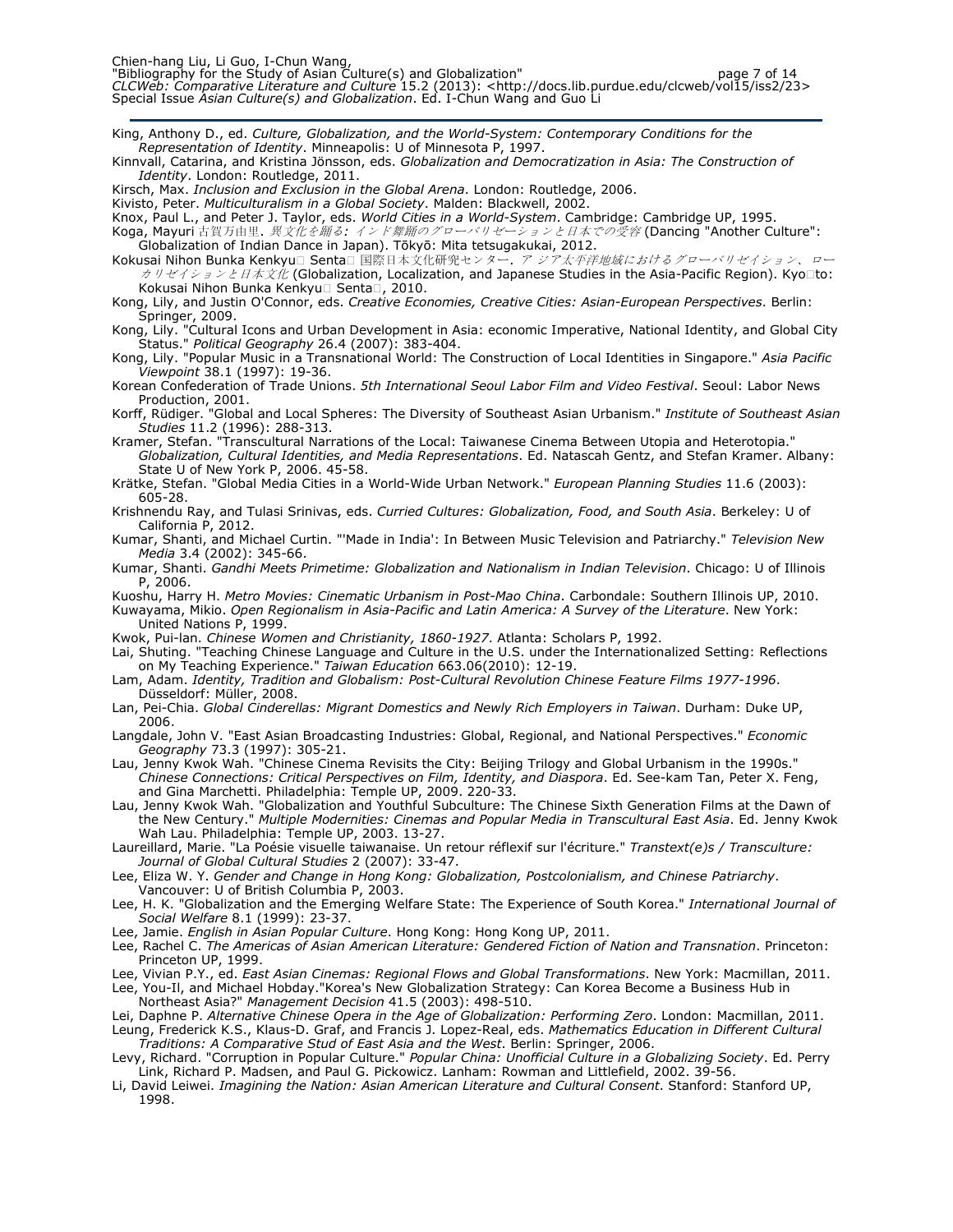Li, Xia. "Bulldozing Pudian Street: Destruction or Renewal? Ambiguities in Big City Novels in Late 20th-Century Chinese Literature." Portal: Journal of Multidisciplinary International Studies 4.1 (2007): 1-12.

Liao, Ping-hui. "Asia-American Literature Studies in Global Diaspora." English and American Literature 9 (2006):59-76.

- Liao, Ping-hui. "The Case of the Emergent Cultural Criticism Columns in Taiwan's Newspaper Literary Supplements: Global/Local Dialectics in Contemporary Taiwanese Public Culture." Global/local: Cultural Production and the Transnational Imaginary. Ed. Rob Wilson and Wimal Dissanayake. Durham: Duke UP, 1996. 337-47.
- Lieber, Robert J., and Ruth E. Weisberg. "Globalization, Culture, and Identities in Crisis." International Journal of Politics, Culture, and Society 16.2 (2002): 273-96.
- Lieberman, Victor. Strange Parallels: Southeast Asia in Global Context, C. 800-1830. Cambridge: Cambridge UP, 2009.
- Lieu, Nhi T. The American Dream in Vietnamese. Minneapolis: U Of Minnesota P, 2011.
- Lim, Shirley Geok-lin, and Amy Ling, eds. Reading the Literatures of Asian America. Philadelphia: Temple UP, 1992. Lim, Shirley Geok-lin, John Blair Gamber, Stephen Hong Sohn, and Gina Valentino, eds. Transnational Asian American Literature: Sites and Transits. Philadelphia: Temple UP, 2006.
- Lim, Song Hwee. Celluloid Comrades: Representations of Male Homosexuality in Contemporary Chinese Cinema. Honolulu: U of Hawaii P, 2006.
- Lin, Justin Yifu, and Boris Pleskovic, eds. Higher Education and Development. Washington: The World Bank, 2008.
- Lin, Qiyang 林淇瀁. "超文本, 跨媒介與全球化:網路科技衝擊下的臺灣文學傳播" ("Hypertext, Cross-media, and Globalization: Taiwan Literary Production in the Age of the Internet"). Zhongwai wenxue 33.7 (2004): 103-28.
- Lin, Sylvia Li-chun, and Tze-Lan Deborah Sang, eds. Documenting Taiwan on Film: Issues and Methods in New Documentaries. London: Routledge, 2012.
- Lin, Wenqi 林文淇, and Wu Fangzheng 吳芳正, eds. *觀展看影: 華文地區視覺文化研究* (View Show See Film: Essays on Chinese Visual Culture). Taipei: Bookman, 2009.
- Lin, Xiaoping. Children of Marx and Coca-Cola: Chinese Avant-garde Art and Independent Cinema. Honolulu: U of Hawaii P, 2010.
- Ling, Jinqi. Narrating Nationalisms: Ideology and Form in Asian American Literature. Oxford: Oxford UP, 1998.
- Liu, Kang. "Is There an Alternative to (Capitalist) Globalization?: The Debate About Modernity in China." The Cultures of Globalization. Fredric Jameson, and Masao Miyoshi, eds. Durham: Duke UP, 1998. 164-90.
- Liu, Kang. "Reinventing the 'Red Classics' in the Age of Globalization." Neohelicon 37. 2 (2010): 329-47.
- Liu, Kang. Globalization and Cultural Trends in China. Honolulu: U of Hawaii P, 2003.
- Liu, Kenneth S. H. "Publishing Taiwan: A Survey of Publications of Taiwanese Literature in English Translation." The Global Literary Field. Ed. Anna Guttman, Michel Hockx and George Paizis. Newcastle: Cambridge Scholars P, 2006. 200-27.
- Liu, Lydia H. Tokens of Exchange: The Problem of Translation in Global Circulations. Durham: Duke UP, 1999. Liu, Lydia H. Translingual Practice: Literature, National Culture and Translated Modernity, 1900-1937. Stanford: Stanford UP, 1995.
- Liu, Petrus. Stateless Subjects: Chinese Martial Arts Literature and Postcolonial History. Ithaca: Cornell UP, 2011. Liu,Yuxiu 劉毓秀. "臺灣女性人權現況分析:全球化與女性角色交集下的困境及其出路思考" ("Caught between Globalization

and the Female Role: The Dilemma of Women in Taiwan"). National Policy Quarterly 1.2(2002): 87-114. Lo, Fu-Chen, and Peter J. Marcotullio, eds. Globalization and the Sustainability of Cities in the Asia Pacific Region.

- Tokyo: United Nations UP, 2001.
- Lo, Fu-Chen, and Yue-Man Yeung, eds. Emerging World Cities in Pacific Asia. New York: United Nations UP, 1999.
- Lo, Fu-Chen. "Globalisation and Urban Transformations in the Asia-Pacific Region: A Review." Urban Studies 37.1 (2000): 77-111.
- Lockard, Craig A. Dance of Life: Popular Music and Politics in Southeast Asia. Honolulu: U of Hawaii P, 1998. Lourdes, Beneria. Gender, Development, and Globalization: Economics as if All People Mattered. London: Routledge, 2003.
- Lu, Jie, ed. China's Literary and Cultural Scenes at the Turn of the 21st Century. London: Routledge, 2008.
- Lu, Sheldon H. "Popular Culture: Toward and Historical and Dialectical Method." China, Trannational Visuality, Global Postmodernity. Ed. Sheldon Lu H. Stanford: Stanford UP, 2002. 195-212.
- Lu, Sheldon H. Chinese Modernity and Global Biopolitics: Studies in Literature and Visual Culture. Honolulu: U of Hawaii P, 2007.
- Lu, Sheldon H., and Hsiao-peng Lu eds. China, Transnational Visuality, Global Postmodernity. Stanford: Stanford UP, 2001.
- Lu, Sheldon H., and Jiayan Mi, eds. Chinese Ecocinema: In the Age of Environmental Challenge. Hong Kong: Hong Kong UP, 2009.
- Lu, Tonglin. "Trapped Freedom and Localized Globalism." From Underground to Independent: Alternative Film Culture in Contemporary China. Ed. Paul Pickowicz, and Yingjin Zhang. Lanham: Rowman and Littlefield, 2006. 123-42.
- Luke, Carmen. "Capital and Knowledge Flows: Global Higher Education Markets." Asia Pacific Journal of Education 25.2 (2005): 159-74.
- Lundberg, Lennart. Lu Xun as a Translator: Lu Xun's Translation and Introduction of Literature and Literary Theory, 1903-1936. Stockholm: Stockholm UP, 1989.
- Lydia, Liu H. What's Happened to Ideology? Transnationalism, Postsocialism, and the Study of Global Media Culture. Durham: Duke UP, 1998.
- Lye, Colleen. America's Asia: Racial Form and American Literature, 1893-1945. Princeton: Princeton UP, 2005. Ma, Jean. Melancholy Drift: Marking Time in Chinese Cinema. Hong Kong: Hong Kong UP, 2010.
- Mahbubani, Kishore. "The Case against the West: America and Europe in the Asian Century." Foreign Affairs 87.3 (2008): 111-24.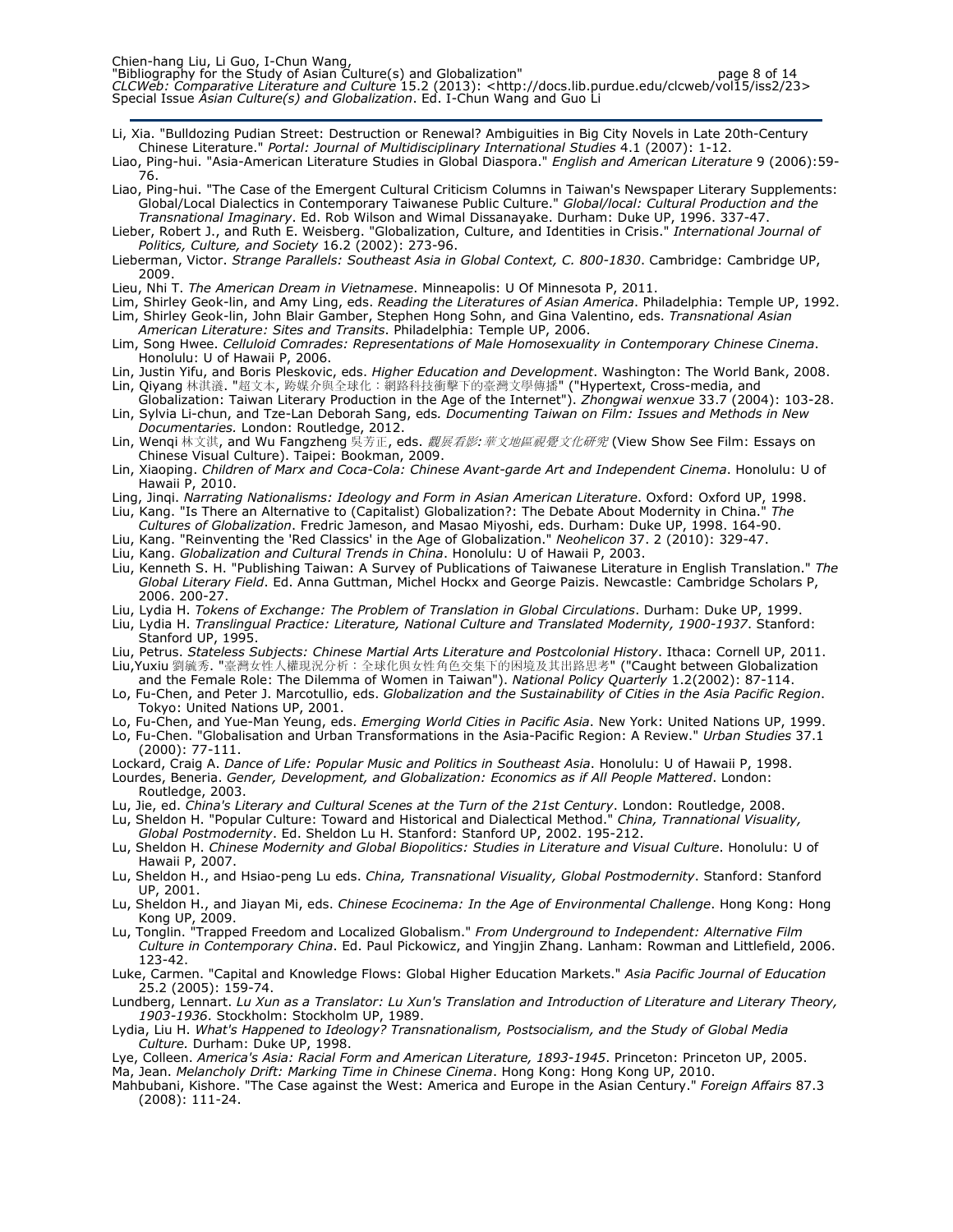Mahbubani, Kishore. The New Asian Hemisphere: The Irresistible Shift of Global Power to the East. New York: PublicAffairs, 2008.

Marchetti, Gina. From Tiananmen to Times Square: Transnational China and the Chinese Diaspora on Global Screens, 1989-1997. Philadelphia: Temple UP, 2006.

Marcotullio, Peter J. "Asian Urban Sustainability in the Era of Globalization." Habitat International 25.4 (2001): 577-98.

Marcotullio, Peter J., and Yok-Shiu F. Lee. "Urban Environmental Transitions and Urban Transportation Systems: A Comparison of the North American and Asian Experiences." International Development Planning Review 25.4 (2003): 325-54.

Marginson, Simon. "Don't Leave Me Hanging on the Anglophone: The Potential for Online Distance Higher Education in the Asia-Pacific Region." Higher Education Quarterly 58.2-3 (2004): 74-113.

Marginson, Simon. "Dynamics of National and Global Competition in Higher Education." Higher Education Quarterly 52.1 (2006): 1-39.

Mari, Osawa 大沢真理. "グローバル化、金融経済危機と生活保障システム" ("Economic Globalization and Financial Crises from a Gender Perspective, Insight of the Livelihood Security Systems Approach"). Journal of Gender Studies 15 (2012): 33-47.

Marti, Fran. Situating Sexualities: Queer Representation in Taiwanese Fiction, Film and Public Culture. Hong Kong: Hong Kong UP, 2003.

Matsui, Yaori. Women in the New Asia: From Pain to Power. London: Zed Books, 1999.

Mattar, Yasser. "Virtual Communities and Hip-Hop Music Consumers in Singapore: Interplaying Global, Local and Subcultural Identities." Leisure Studies 22.4 (2003): 283-300.

McBurnie, Grant, and Christopher Ziguras. "The Regulation of Transnational Higher Education in Southeast Asia: Case Studies of Hong Kong, Malaysia and Australia." Higher Education 42.1 (2001): 85-105.

McDonald, Edward. Learning Chinese, Turning Chinese: Challenges to Becoming Sinophone in a Globalised World. London: Routledge, 2011.

McGee, T. G., and Ira M. Robinson, eds. The Mega-Urban Regions of southeast Asia. Vancouver: U of British Columbia P, 1995.

McGrath, Jason. Postsocialist Modernity: Chinese Cinema, Literature, and Criticism in the Market Age. Stanford: Stanford UP, 2008.

McKeown Adam M. Melancholy Order: Asian Migration and the Globalization of Borders. New York: Columbia UP, 2008.

Mehta, Rini Bhattacharya, and Rajeshwari Pandharipande, eds. Bollywood and Globalization: Indian Popular Cinema, Nation, and Diaspora. London: Anthem P, 2011.

Mele, Christopher. "Globalization, Culture, and Neighborhood Change." Urban Affairs Review 32.1 (1996): 3-22. Menski, Werner. Comparative Law in a Global Context: The Legal Systems of Asia and Africa. Oxford: Cambridge UP, 2006.

Mitsui, Takashi. "A Survey of Studies on the Hangul Movement under Colonial Korea." Doshisha Studies in Language and Culture.11.1 (2008): 55-83.

Mitsui, Toro, and Shuhei Hosokawa, eds. Karaoke around the World: Global Technology, Local Singing. London: Routledge, 2001.

Mohammed, Shaheed Nick. Communication and the Globalization of Culture: Beyond Tradition and Borders. Plymouth: Lexington P, 2011.

Mok, Ka-Ho. "Similar Trends, Diverse Agendas: Higher Education Reforms in East Asia." Globalisation, Societies and Education 1.2 (2003): 201-21.

Moran, Albert, and Michael Keane, eds. Television Across Asia: Television Industries, Programme Formats and Globalization. London: Routledge, 2004.

Mukhopadhyay, Bhaskar. The Rumor of Globalization: Desecrating the Global from Vernacular Margins. New York: Columbia UP, 2013.

Munenori, Sawa. "The Process of Spatial Reorganization in India due to Globalization: Focusing on De-

Territorialization and Re-Territorialization." Japanese Journal of Human Geography 62.2 (2010): 18-39.

Munshi, Shoma, ed. Images of the "Modern Woman" in Asia Global Media, Local Meanings. London: Curzon, 2001. Munshi, Shoma, ed. Images of the "Modern Woman" in Asia Global Media, Local Meanings. Richmond: Curzon P, 2001.

Murata, Kumiko, and Jennifer Jenkins, eds. Global Englishes in Asian Contexts: Current and Future Debates. New York: Macmillan, 2009.

Murphy, Karen Mundy Lynn. "Transnational Advocacy, Global Civil Society? Emerging Evidence from the Field of Education." Comparative Education Review 45.1 (2001): 85-126.

Nagata, Hanako 長田華子. "グローバル金融危機以降の日系多国籍縫製企業による技術移転のジェンダー分析:日本-中国-バン グラデシュの事例から" ("A Gender Analysis of Skill Transfers by a Japanese Ready-made Garments Multinational Corporation after the Global Financial Crisis: Case Study of Japan, China and Bangladesh"). Journal of Gender Studies 14 (2011): 35-51.

Nakano, Yoshiko. "Who Initiates a Global Flow? Japanese Popular Culture in Asia." Visual Communication 1.2 (2002): 229-53.

Neubauer, E., and Kazuo Kuroda, eds. Mobility and Migration in Asian Pacific Higher Education. New York: Macmillan, 2012.

Ng, Janet. Paradigm City: Space, Culture, and Capitalism in Hong Kong. Albany: State U of New York P, 2009.

Ni, Zhen. "Reflections on Chinese Cinema in the Context of Globalization." Trans. Lingling Pan. Asian Cinema 18.1 (2007): 248-52.

Niessen, Sandra., Ann Marie Leshkowich, and Carla Jone, eds. Re-Orienting Fashion: The Globalization of Asian Dress. Oxford: Berg, 2003.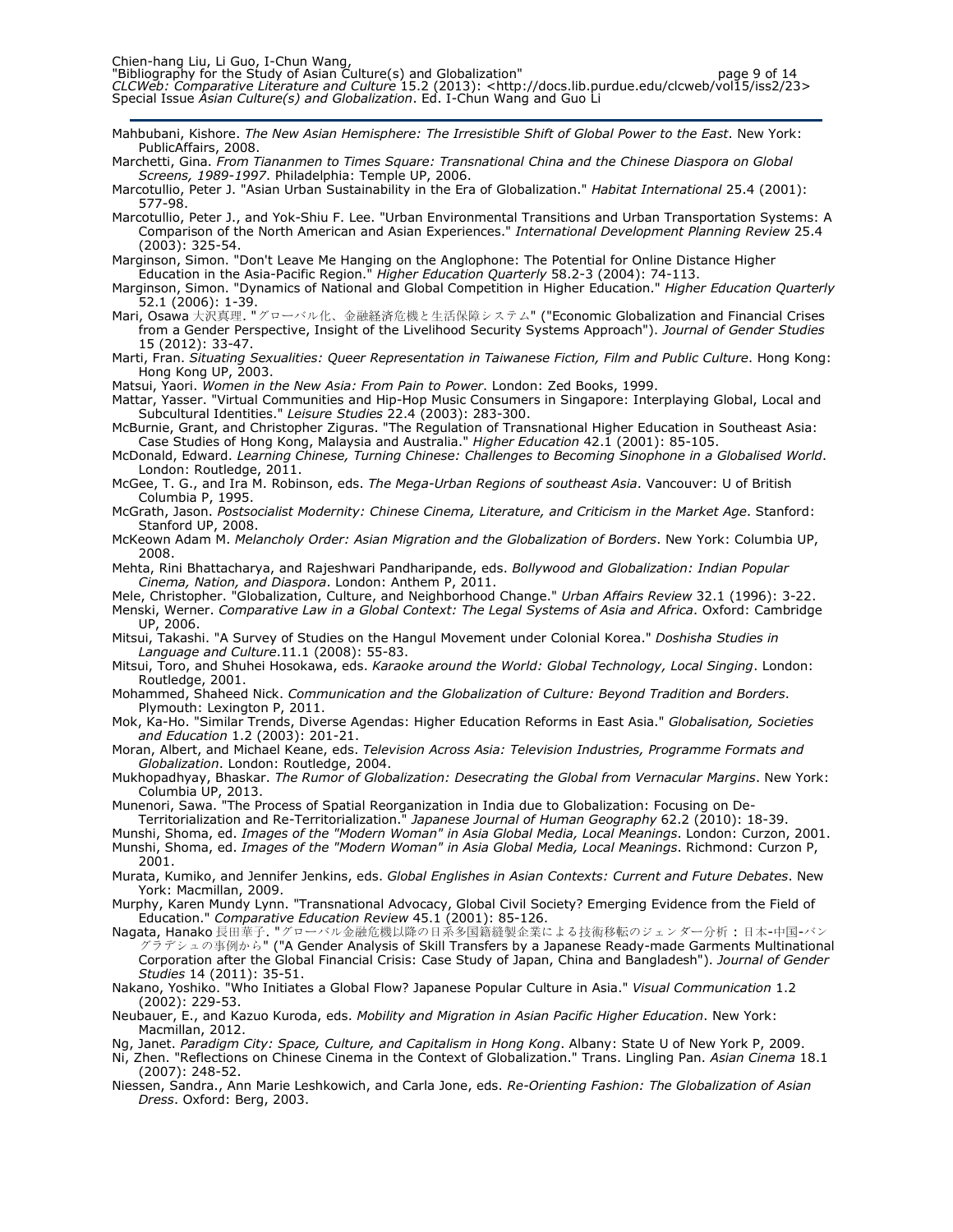Nornes, Abé Mark. "The Creation and Construction of Asian Cinema Redux." Film History: An International Journal 25. 1-2(2013): 175-87.

Norris, Lucy. Recycling Indian Clothing: Global Contexts of Reuse and Value. Bloomington: Indiana UP, 2010.

North, Michael. Artistic and Cultural Exchanges between Europe and Asia, 1400-1900. Surrey: Ashgate, 2010. Nunan, David. "The Impact of English as a Global Language on Educational Policies and Practices in the Asia-Pacific Region." TESOL Quarterly 37.4 (2003): 589-613.

Nunan, David. "The Impact of English as a Global Language on Educational Policies and Practices in the Asia-Pacific Region." TESOL 37.4 (2003): 589-613.

O'Brien, Elaine, Everlyn Nicodemus, Melissa Chiu, Benjamin Genocchio, Mary K. Coffey, and Roberto Tejada, eds. Modern Art in Africa, Asia and Latin America: An Introduction to Global Modernisms. Malden: Wiley-Blackwell, 2012.

Odin, Jaishree Kak., and Peter T. Manicas. Globalization and Higher Education. Honolulu: U of Hawaii P, 2004. Oishi, Nana. Women in Motion: Globalization, State Policies, and Labor Migration in Asia. Stanford: Stanford UP, 2005.

Olds, Kris, and Henry Yeung. "Pathways to Global City Formation: A View from the Developmental City-State of Singapore." Review of International Political Economy 11.3 (2004): 489-521.

Ong, Paul, Edna Bonacich, and Lucie Cheng, eds. The New Asian Immigration in Los Angeles and Global Restructuring. Philadelphia: Temple UP, 1994.

Ortega, Vicente Rodriguez. Transnational Media Imaginaries: Cinema, Digital Technology and Uneven Globalization. PhD Diss. New York: New York U, 2007.

Osler, Audrey, and Kerry Vincent. Citizenship and the Challenge of Global Education. Sterling: Trentham, 2002.

Oza, Rupal. The Making of Neoliberal India: Nationalism, Gender, and the Paradoxes of Globalization. New York: Routledge, 2006.

Pak, Sǒng-nyǒn 朴錫璉. *韓國醫學의世界化* (The Globalization of the Korean Medicine). Sǒul T'ùkpyolsi: Myǒnqii Taehakkyo Ch'ulp'anbu, 1995.

Palmer, John D., Amy Roberts, Young Ha Cho, Gregory S. Ching, eds. The Internationalization of East Asian Higher Education: Globalization's Impact. New York: Macmillan, 2011.

Pang, Laikwan. Cultural Control and Globalization in Asia: Copyright, Piracy and Cinema. London: Routledge, 2006. Peluso, Nancy Lee, Peter Vandergeest, and Lesley Potter. "Social Aspects of Forestry in Southeast Asia: A Review

of Postwar Trends in the Scholarly Literature." *Journal of Southeast Asian Studies* 26.1 (1995): 196-218. Peng, Hsiao-yen. "From Anti-Imperialism to Post-Colonialism: Taiwan Fiction Since the 1977 Nativist Literature Debate." Sights of Contestation: Localism, Globalism and Cultural Production in Asia and the Pacific. Ed. Kwokkan Tam, Wimal Dissanayake, Terry Siu-han Yip. Hong Kong: The Chinese UP, 2002. 57-78.

Peng, Hsiao-yen. "Seven Decades of Taiwan Literature: An Outline." East Asian Cultural and Historical Perspectives: Histories and Society, Culture and Literatures. Ed. Steven Tötósy de Zepetnek and Jennifer W. Jay. Edmonton: Research Institute for Comparative Literature and Cross-Cultural Studies, U of Alberta, 1997. 313-21.

Picard, Michel, and Robert E. Wood, eds. Tourism, Ethnicity, and the State in Asian and Pacific Societies. Honolulu: U of Hawaii P, 1997.

Pickowicz, Paul. "Sinifying and Popularizing Foreign Culture: From Maxim Gorky's The Lower Depths to Huang Zuolin's Yedian." Modern Chinese Literature 7.2 (1993): 7-31.

Pierson, Stacey. From Object to Concept: Global Consumption and the Transformation of Ming Porcelain. Hong Kong: Hong Kong UP, 2013.

Pieterse, Jan Nederveen. "Globalisation as Hybridisation." *International Sociology* 9.2 (1994): 161-84.

Pieterse, Jan Nederveen. Globalization and Culture: Global Mélange. Lanham: Rowman & Littlefield, 2009. Prescott, David. English in Southeast Asia: Varieties, Literacies and Literatures. Newcastle: Cambridge Scholars P,

2007. Psacharopoulos, George. "Returns to Investment in Education: A Global Update." World Development 22.9 (1994): 1325-43.

Purkayastha, Bandana. Negotiating Ethnicity: Second-Generation South Asian Americans Traverse a Transnational World. New Brunswick: Rutgers UP, 2005.

Rai, Amit S. Untimely Bollywood: Globalization and India's New Media Assemblage. Durham: Duke UP, 2009.

Ramanan, Mohan G., and Tutun Mukherjee. Thematic Issue *CLCWeb: Comparative Literature and Culture* 14.2 (2012): <http://docs.lib.purdue.edu/clcweb/vol14/iss2/>

Rappa, Antonio L. Globalization: Power, Authority, and Legitimacy in Late Modernity. Singapore: Institute of Southeast Asian Studies, 2011.

Richard, Marshall. Emerging Urbanity: Global Urban Projects in the Asia Pacific Rim. London: Routledge, 2002. Roberts, Rosemary. "Chinese Women Writers and Their Responses to Western Feminism." Asian Studies Review 18.2 (1994): 27-51.

Robertson, Roland. Social Theory and Global Culture. London: Sage, 1992.

Robertson, Susan L., Xavier Bonal, and Roger Dale. "GATS and the Education Service Industry: The Politics of Scale and Global Reterritorialization." Comparative Education Review 46.4 (2002): 472-96.

Robinson, William I., and Jerry Harris. "Towards a Global Ruling Class? Globalization and the Transnational Capitalist Glass." Science & Society 64.1 (2000): 11-54.

Rodrik, Dani. The Globalization Paradox: Democracy and the Future of the World Economy. New York: Norton, 2011.

Rosen, Stanley. "The Wolf at the Door: Hollywood and the Film Market in China from 1994-2000." Southern California in the World and the World in Southern California. Ed. Eric J. Heikkila and Rafael Pizarro. Westport: Greenwood, 2002. 49-78.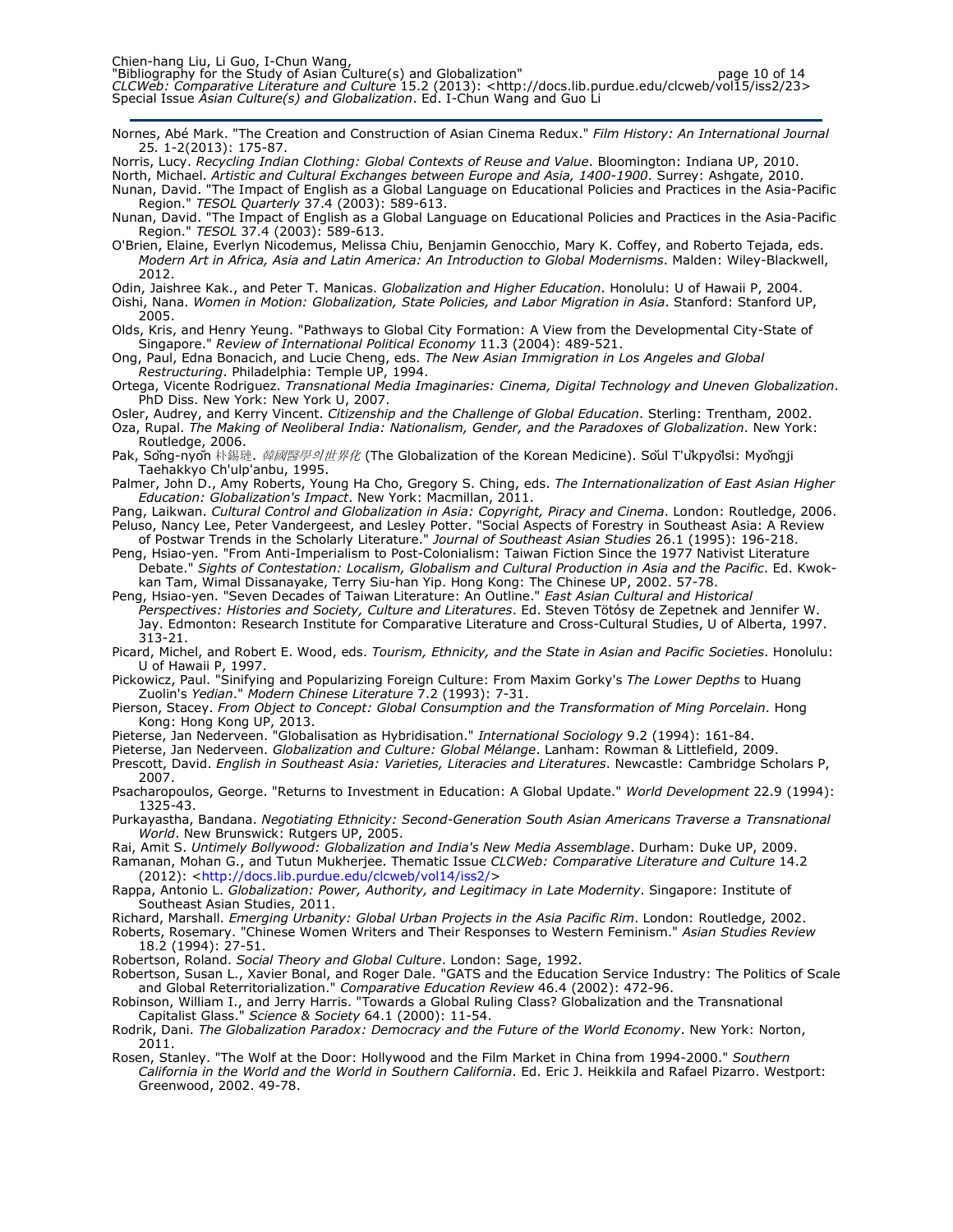- Roy, Ananya, and Aihwa Ong, eds. Worlding Cities: Asian Experiments and the Art of Being Global. Malden: Wiley-Blackwell, 2011.
- Salamon, Lester M., S. Wojciech Sokolowski, and Regina List. Global Civil Society: An Overview. Baltimore: Johns Hopkins UP, 2003.
- Salzman, Michael B. "Globalization, Culture, and Anxiety: Perspectives and Predictions from Terror Management Theory." Journal of Social Distress and the Homeless 10.4 (2001): 337-52.
- Sarker, Sonita., and Esha Niyogi De. Trans-Status Subjects: Gender in the Globalization of South and Southeast Asia. Durham: Duke UP, 2002.
- Sassen, Saskia. The Global City: New York, London, Tokyo. Princeton: Princeton UP, 2001.
- Sawada, Takahito. Globalization: A Study on Marketization of Australian Education. Tokyo: Oceania, 2003. Schneewind, Sarah. "Clean Politics: Race and Class, Imperialism and Nationalism, Etiquette and Consumption in
- the Chinese and American Revolutions." The Asia-Pacific Journal: Japan Focus 45(2009), 4. Schneewind, Sarah. "Thomas Jefferson's Declaration of Independence and King Wu's First Great Pronouncement."
- Journal of American-East Asian Relations 19 (2012): 75-91.
- Segye, Kyŏngje Yŏn'guwŏ, ed. 세계화시대의한국금융산업 (Globalization and the Korean Financial Sector). Sŏul-si: Segye Kyŏngje Yŏn'guwŏn, 2008.
- Shambaugh, David. China Goes Global: The Partial Power. Oxford: Oxford UP, 2013.
- Sheng, Andrew. From Asian to Global Financial Crisis: An Asian Regulator's View of Unfettered Finance in the 1990s and 2000s. Cambridge: Cambridge UP, 2009. Sheriff, Mary D., ed. Cultural Contact and the Making of European Art since the Age of Exploration. Chapel Hill: The
- U of North Carolina P, 2010.
- Shi, Anbin. A Comparative Approach to Redefining Chinese-ness in the Era of Globalization. Lewiston: Mellen P, 2003.
- Shi, Xueqin 施雪琴. "全球化視野下的女性跨國流動——以 1978 年以來中國女性遷移東南亞為中心" ("Women and International Migration: Focusing on Chinese Female Migration to Southeast Asia Since 1978"). Southeast Asian Affairs 137.1 (2009): 51-59.
- Shin, Jung Cheol, and Grant Harman. "New Challenges for Higher Education: Global and Asia-Pacific Perspectives." Asia Pacific Education Review 10.1 (2009): 1-13.
- Shin, Kyoung-Ho. "World Cities in Asia: Cliques, Centrality and Connectedness." Urban Studies 37.12 (2000): 2257-85.
- Silbergeld, Jerome. Hitchcock with a Chinese Face: Cinematic Doubles, Oedipal Triangles, and China's Moral Voice. Seattle: U of Washington P, 2004.
- Silova, Iveta, and Gita Steiner-Khamsi. How NGOs React: Globalization and Education Reform in the Caucasus, Central Asia & Mongolia. Bloomfield: Kumarian, 2008.
- Simone, Vera. The Asian Pacific: Political and Economic Development in a Global Context. New York: Longman, 2000.
- Slobin, Mark. Global Soundtracks: Worlds of Film Music. Lebanon: Wesleyan UP, 2008.
- Smith, Bonnie G., ed. Women's History in Global Perspective. Chicago: U of Illinois P, 2005.
- Smith, Michael Peter, and Adrian Favell, eds. The Human Face of Global Mobility: International Highly Skilled Migration in Europe, North America and the Asia-Pacific. New Brunswick: Transaction P, 2006.
- Smith, Neil. "New Globalism, New Urbanism: Gentrification as Global Urban Strategy." Antipode 34.3 (2002): 427- 50.
- Smith, Norman. "'I Am an Ordinary Woman': Yang Xu and the Articulation of Chinese Ideals of Womanhood in Japanese Occupied Manchuria." Asian Journal of Women's Studies 8.3 (2002): 35-54.
- Smith, Norman. "Disrupting Narratives: Chinese Women Writers and the Japanese Cultural Agenda in Manchuria, 1936-1945." Modern China 30.3 (2004): 295-325.
- Smith, Norman. "Regulating Chinese Women's Sexuality during the Japanese Occupation of Manchuria: Between the Lines of Wu Ying's 'Yu' (Lust) and Yang Xu's Wo de Riji (My Diary)." Journal of the History of Sexuality 13.1 (2004): 49-70.
- So, Francis K.H. "Medieval European Studies in Taiwan at the Turn of the Century." Medieval English Studies Newsletter 8 (2004): 2-16.
- Song, C. Diaspora and Globalization of Ethnic Food: Korean Migrants and the Globalization of Japanese Food. Gyeonggi: Korea Food Research Institute, 2012.
- Spakowski, Nicola. "'Gender' Trouble: Feminism in China under the Impact of Western Theory and the Spatialization of Identity." positions: east asia cultures critique 19.1 (2011): 31-54.
- Srikanth, Rajini. The World Next Door: South Asian American Literature and the Idea of America. Philadelphia: Temple UP, 2004.
- Stiglitz, Joseph E. Globalization and Its Discontents. New York: Norton, 2003.
- Stiglitz, Joseph. Globalization and its Discontents. Harmondsworth: Penguin, 2002.
- Suárez-Prozco, Marcelo M., and Desirée Baolian Qin-Hilliard, eds. Globalization: Culture and Education in the New Millennium. Berkeley: U of California P, 2004.
- Sulaiman, Maliah bt, Nik Nazli Ahmad, and Norayati Alwi. "Management Accounting Practices in Selected Asian Countries: A Review of the Literature." Emerald 19.4 (2004): 493-508.
- Tan, Jee-Peng, and Alain Mingat. Education in Asia: A Comparative Study of Cost and Financing. Washington: The World Bank, 1992.
- Taylor, Peter J., Pengfei Ni, Ben Derudder, Michael Hoyler, Jin Huang, and Frank Witlox. Global Urban Analysis: A Survey of Cities in Globalization. London: Earthscan, 2011.
- Teoh, Karen M. "Exotic Flowers, Modern Girls, Good Citizens: Female Education and Overseas Chinese Identity in British Malaya and Singapore, 1900s-1950s." Twentieth-Century China 35.2 (2010): 25-51.
- Tezuka, Yoshiharu. Japanese Cinema Goes Global: Filmworkers' Journeys. Hong Kong: Hong Kong UP, 2012.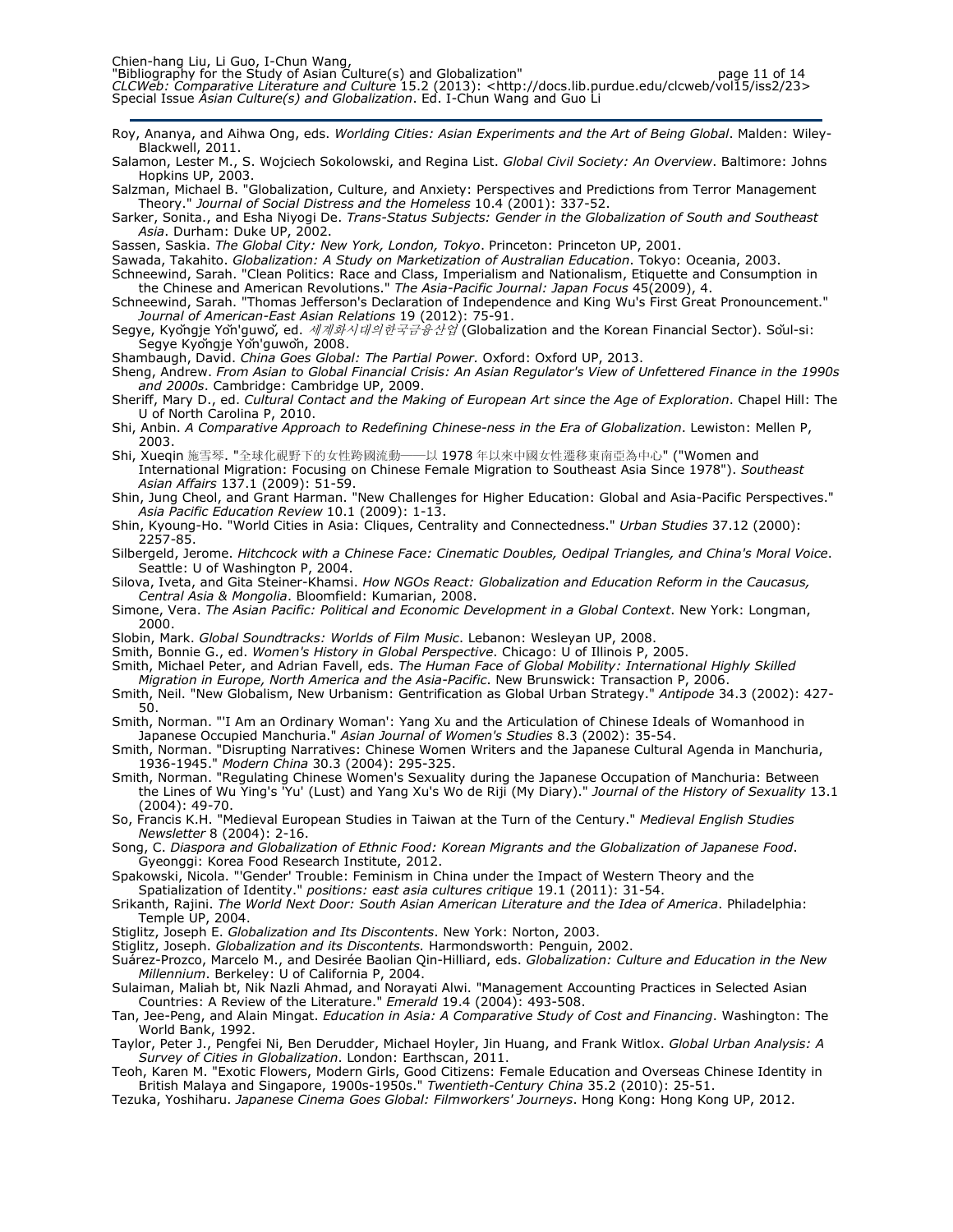"Bibliography for the Study of Asian Culture(s) and Globalization" https://www.charabio.com/2012/06-14 CLCWeb: Comparative Literature and Culture 15.2 (2013): <http://docs.lib.purdue.edu/clcweb/vol15/iss2/23> Special Issue *Asian Culture(s) and Globalization*. Ed. I-Chun Wang and Guo Li

- Thai, Hung Cam. For Better or For Worse: Vietnamese International Marriages in the New Global Economy. New Brunswick: Rutgers UP, 2008.
- Thomas, Amos Owen. Transnational Media and Contoured Markets: Redefining Asian Television and Advertising. New York: Sage, 2006.
- Thornber, Karen Laura. Ecoambiguity: Environmental Crises and East Asian Literatures. Ann Arbor: U of Michigan P, 2012.
- Tierney, Robert. "Othello in Tokyo: Performing Race and Empire in 1903 Japan." Shakespeare Quarterly 62.4 (2011): 514-40.
- Tötösy de Zepetnek, Steven, and Jennifer W. Jay, eds. East Asian Cultural and Historical Perspectives: Histories and Society / Culture and Literatures. Edmonton: Research Institute for Comparative Literature, U of Alberta, 1997.
- Tötösy de Zepetnek, Steven, and I-Chun Wang, eds. Mapping the World, Culture, and Border-crossing. Kaohsiung: National Sun Yat-sen UP, 2010.
- Tötösy de Zepetnek, Steven, I-Chun Wang, and Hsiao-Yu Sun, eds. Perspectives on Identity, Migration, and Displacement. Ed. Steven Tötösy de Zepetnek, Kaohsiung: National Sun Yat-sen UP, 2010.
- Trocki, Carl A. Opium, Empire and the Global Political Economy: A Study of the Asian Opium Trade, 1750-1950. London: Routledge, 1999.
- Trocki, Carl A. Opium, Empire and the Global Political Economy: A Study of the Asian Opium Trade 1750-1950. London: Routledge, 1999.
- Tsai, Eva. "Kaneshiro Takeshi: Transnational Stardom and the Media and Culture Industries in Asia's Global/Postcolonial Age." Modern Chinese Literature and Culture 17.1 (2005): 100-32.
- Tsang, Eileen Yuk-Ha. The New Middle Class in China: Consumption, Politics and the Market Economy. New York: Palgrave Macmillan, 2013.
- Tselichtchev, Ivan. China Versus the West: The Global Power Shift of the 21st Century. Singapore: Wiley & Sons, 2012.
- Tsu, Jing, and David Der-wei Wang, eds. Global Chinese Literature: Critical Essays. Leiden: Brill, 2010.
- Tsu, Jing. Sound and Script in Chinese Diaspora. Cambridge: Harvard UP, 2011.
- Tsuruta, Mitsuhiko 鶴田満彦. グローバル資本主義と日本経済 (The Global Capitalism and the Japanese Economy). To kyo: Sakurai Shoten, 2009.
- Ty, Eleanor. "Rethinking the Hyphen: Asian North American and European Ethnic Texts as Global Narratives." Canadian Review of American Studies 32.3 (2002): 239-52.
- Ungson, Gerardo R., Richard M. Steers, and Seung-Ho Park. Korean Enterprise: The Quest for Globalization. New York: Harvard Business, 1997.
- Vaish, Viniti. Globalization of Language and Culture in Asia: The Impact of Globalization Processes on Language. London: Continuum: 2011.
- Wade, Robert. Governing the Market: Economic Theory and the Role of Government in East Asian Industrialization. Princeton: Princeton UP, 1990.
- Wall, Michael C. Chinese Reaction to the Portrayal of China and Chinese in American Motion Pictures Prior to 1949. PhD Diss. Washington: Georgetown U, 2000.
- Wang, Ban. "Reimagining Political Community: Diaspora, Nation-State, and the Struggle for Recognition." Modern Drama: World Drama from 1850 to the Present 48.2 (2005): 249-271.
- Wang, Ban. "Trauma, Visuality, and History in Chinese Literature and Film." Trauma and Cinema: Cross-cultural Explorations. Ann E. Kaplan, and Wang Ban, eds. Hong Kong: Hong Kong UP, 2004. 217-40.
- Wang, I-Chun, and Li Guo, eds. Asian Culture(s) and Globalization. Thematic Issue CLCWeb: Comparative Literature and Culture 15.2 (2013): <http://docs.lib.purdue.edu/clcweb/vol15/iss2/>
- Wang, Jing, and Tani E. Barlow, eds. Cinema and Desire: Feminist Marxism and Cultural Politics in the Work of Dai Jinhua. London: Verso, 2002.
- Wang, Jing. "Youth Culture, Music, and Cell Phone Branding in China." Global Media and Communication 1.2 (2005): 185-201.
- Wang, Lingzhen, ed. Chinese Women's Cinema: Transnational Contexts. New York: Columbia UP, 2011.
- Wang, Liwen 王立文. *全球在地文化研究* (A Study of Glocal Cultures). Taipei: Xiuwei daili, 2008.
- Wang, Shujen. Framing Piracy: Globalization and Film Distribution in Greater China. Lanham: Rowman and Littlefield, 2003.
- Wang, Xiao 王嘯. *全球化時代的中國公民教育* (China's Citizen Education in the Era of Globalization). Fuzhou: Fujian jiaoyu chubanshe, 2006.
- Wang, Xinyang. Surviving the City: The Chinese Immigrant Experience in New York City, 1890-1970. Lanham: Rowman & Littlefield, 2001.
- Wang, Yiman. "The 'Transnational' as Methodology: Transnationalizing Chinese Film Studies through the Example of The Love Parade and Its Chinese Remakes." Journal of Chinese Cinemas 2.1 (2008): 9-22.
- Wang, Yiman. Remaking Chinese Cinema through the Prism of Shanghai, Hong Kong, and Hollywood. Honolulu: U of Hawaii P, 2012.
- Weller, Robert P. Discovering Nature: Globalization and Environmental Culture in China and Taiwan. Cambridge: Cambridge UP, 2006.
- Wesoky, Sharon. Chinese Feminism Faces Globalization. London: Routledge 2013.
- White, James D. Global Media: The Television Revolution in Asia. London: Routledge, 2010.
- Wong, Lisa Lai-ming. "Writing Allegory: Diasporic Consciousness as a Mode of Intervention in Yang Mu's Poetry of the 1970s." Journal of Modern Literature in Chinese 5.1 (2001): 1-28.
- Wong, Sau-ling Cynthia. Reading Asian American Literature: From Necessity to Extravagance. Princeton: Princeton UP, 1993.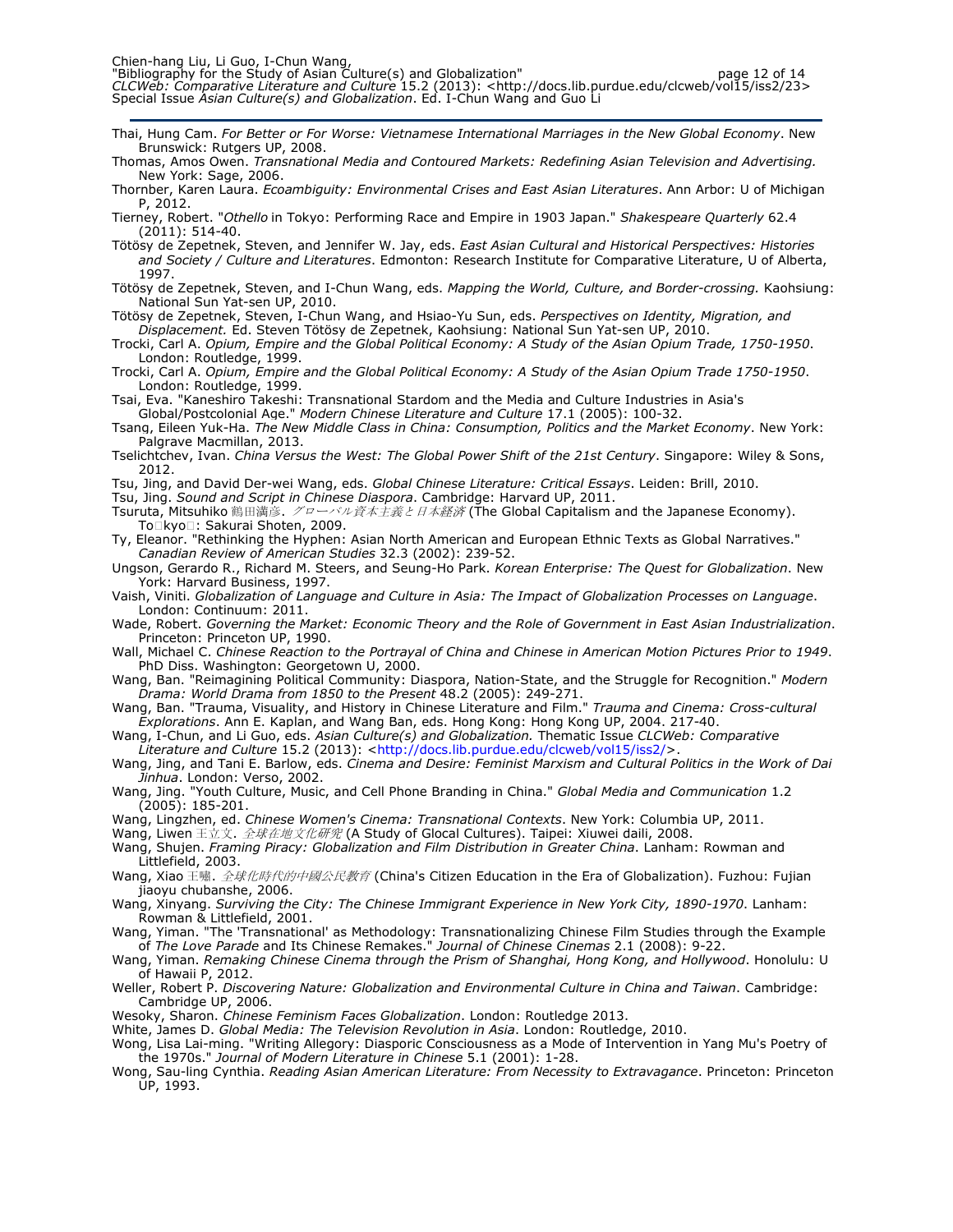World Commission on the Social Dimension of Globalization, and Han'guk Nodong Yŏn'guwŏn, eds. 공정한세계화: 모두를위한기회창출 (A Fair Globalization: Creating Opportunities for All). Sŏul T'ŭkpyŏlsi: Han'guk Nodong Yŏn'guwŏn, 2004.

Wu, David Y. H., and Sidney C. H. Cheung, eds. The Globalization of Chinese Food. Honolulu: U of Hawaii P, 2002.

Wu, Fulong. "The Global and Local Dimensions of Place-making: Remaking Shanghai as a World City." Urban Studies 37.8 (2000): 1359-77.

- Wu, Yongmei 呉咏梅. ア ジアにおけるメディア文化の交通: 中国人大学生が見た日本のテレビドラマをめぐって (Media Communication in Asia: Japanese TV Dramas in the Eyes of Chinese University Students). Kyo to-shi: Kokusai Nihon Bunka Kenkyu Senta, 2006.
- Xu, Ying. "Impact of Globalization on the Cinema in China." Asian Cinema 13.1(2002): 39-43.
- Xu, Youyu 徐友漁. 中國當代政治文化與西方政治哲學 (Contemporary Chinese Political Culture and Western Political Philosophy). Taipei: Xiuwei zixun, 2008.
- Xue Jiaobao 薛家寶, and Wang Xiaoying 王曉英, eds. *對話與創新: 全球化語境下的外國文學與比較文學研究* (Dialogue and Innovation: Studies of Foreign Literature and Comparative Literature in the Context of Globalization). Nanjing: Hehai UP, 2008.
- Yeoh, Brenda S. A. "The Global Cultural City? Spatial Imagineering and Politics in the (Multi)cultural Marketplaces of South-east Asia." Urban Study 42.5-6 (2005): 945-58.
- Yeung, Yue-man. "An Asian Perspective on the Global City." International Social Science Journal 48.147 (1996): 25-31.
- Yeung, Yue-Man. "An Asian Perspective on the Global City." International Social Science Journal 48.147 (1996): 25-31.
- Yeung, Yue-Man. Globalization and Networked Societies: Urban-Regional Change in Pacific Asia. Honolulu: U of Hawaii P, 2000. Yi, Su-jin 이수진. 가지테마로읽는한국사회 (Understanding of the Korean Society). Pusan Kwangyŏksi: Tonga
- Taehakkyo Ch'ulp'anbu, 2007.
- Yim, Haksoon. "Cultural Identity and Cultural Policy in South Korea." International Journal of Cultural Policy 8.1 (2002): 37-48.
- Yin, Hong 尹鴻. *跨越百年:全球化背景下的中國電影* (Crossing the Centennial: Studies of Chinese Film in the Setting of Globalization). Beijing: Qinghua UP, 2007.
- Yip, Terry Siu-han. "Place, Gender and Identity: The Global-Local Interplay in Three Stories from China, Taiwan and Hong Kong." Sights of Contestation: Localism, Globalism and Cultural Production in Asia and the Pacific. Ed. Kwok-kan Tam, Wimal Dissanayake, Terry Siu-han Yip. Hong Kong: Chinese UP, 2002. 17-34.
- Yoko, Ogawa 小川葉子. グローバライゼーションと戦争のディスクール:海外在住日本人女性の言説における時間:空間の再編  $\cancel{\pi}$  (Women Watching Wars: Globalization, Time-Space and Japanese Diaspora). Tōkyō: Nihon Hyōronsha, 1996.
- Yonezawa, Akiyoshi. "Strategies for the Emerging Global Higher Education Market in East Asia: A Comparative Study of Singapore, Malaysia and Japan." Globalisation, Societies and Education 5.1 (2007): 125-36.
- Yorozu, Miho 萬美保, and Fuminobu Murakami 村上史展. グローバル化社会の日本語教育と日本文化:日本語教育スタンダード と多文化共生リテラシー (Japanese Language Education and Japanese Culture in Globalized Society: The Standard of Japanese Language Education and Multicultural Literacy). Tokyo: Hituji shobō, 2009.
- Yu, Hongmei. The Politics of Images: Chinese Cinema in the Context of Globalization. PhD Diss. Eugene: U of Oregon, 2008.
- Yu, Yon-Suk 柳蓮淑. "韓国女性の国際移住に関する要因分析: 1980 年代以降における就労目的での来日事例から" ("A Study on the Characteristics of Korean Women's International Migration Focused on Cases of Migration to Japan Since the 1980s). Journal of Gender Studies 14 (2011): 83-98.
- Yusuf, Shahid and Simon J. Evenett. Can East Asia Compete?: Innovation for Global Markets. Washington: The Work Bank, 2002.
- Zhang, Benzi. "Re-Siting the Global/Re-Sighting the Local: The Politics of Cultural Diaspora." Sights of Contestation: Localism, Globalism and Cultural Production in Asia and the Pacific. Ed. Kwok-kan Tam, Wimal Dissanayake, Terry Siu-han. Hong Kong: The Chinese UP, 2002. 35-56.
- Zhang, Xianglong 張祥龍. 思想避難: 全球化中的中國古代哲理 (Refuge of Thinking: Ancient Chinese Philosophy in the Age of Globalization). Beijing: Peking UP, 2007.
- Zhang, Xudong, ed. Screening China: Critical Interventions, Cinematic Reconfigurations, and the Transnational Imaginary in Contemporary Chinese Cinema. Ann Arbor: U of Michigan P, 2002.
- Zhang, Xudong. "Challenging the Eurocentric, Cold War View of China and the Making of a Post-Tiananmen Intellectual Field." East Asia 19.1/2 (2001): 3-57.
- Zhang, Xudong. "Multiplicity or Homogeneity? The Cultural-Political Paradox of the Age of Globalization." Cultural Critique 58 (2004): 30-55.
- Zhang, Xudong. "Nationalism, Mass Culture, and Intellectual Strategies in Post-Tiananmen China." *Social Text* 55 (1998): 109-40.
- Zhang, Xudong. "The Global City of the Transnational Imaginary: Plotting Disappearance and Reinscription in Chinese Urban Cinema." Screening China: Critical Interventions, Cinematic Reconfigurations, and the Transnational Imaginary in Contemporary Chinese Cinema. Ed. Xudong Zhang. Ann Arbor: U of Michigan P, 2002. 253-312.
- Zhang, Xudong. Chinese Modernism in the Era of Reforms: Cultural Fever, Avant-Garde Fiction, and New Chinese Cinema (Post-Contemporary Interventions). Durham: Duke UP, 1997.
- Zhang, Xudong. Postsocialism and Cultural Politics: China in the Last Decade of the Twentieth Century. Durham: Duke UP, 2008.
- Zhang, Yazhong 張亞中. *全球化與兩岸統合* (Globalization and Integration across the Taiwan Strait). Taipei: Lianjing, 2003.